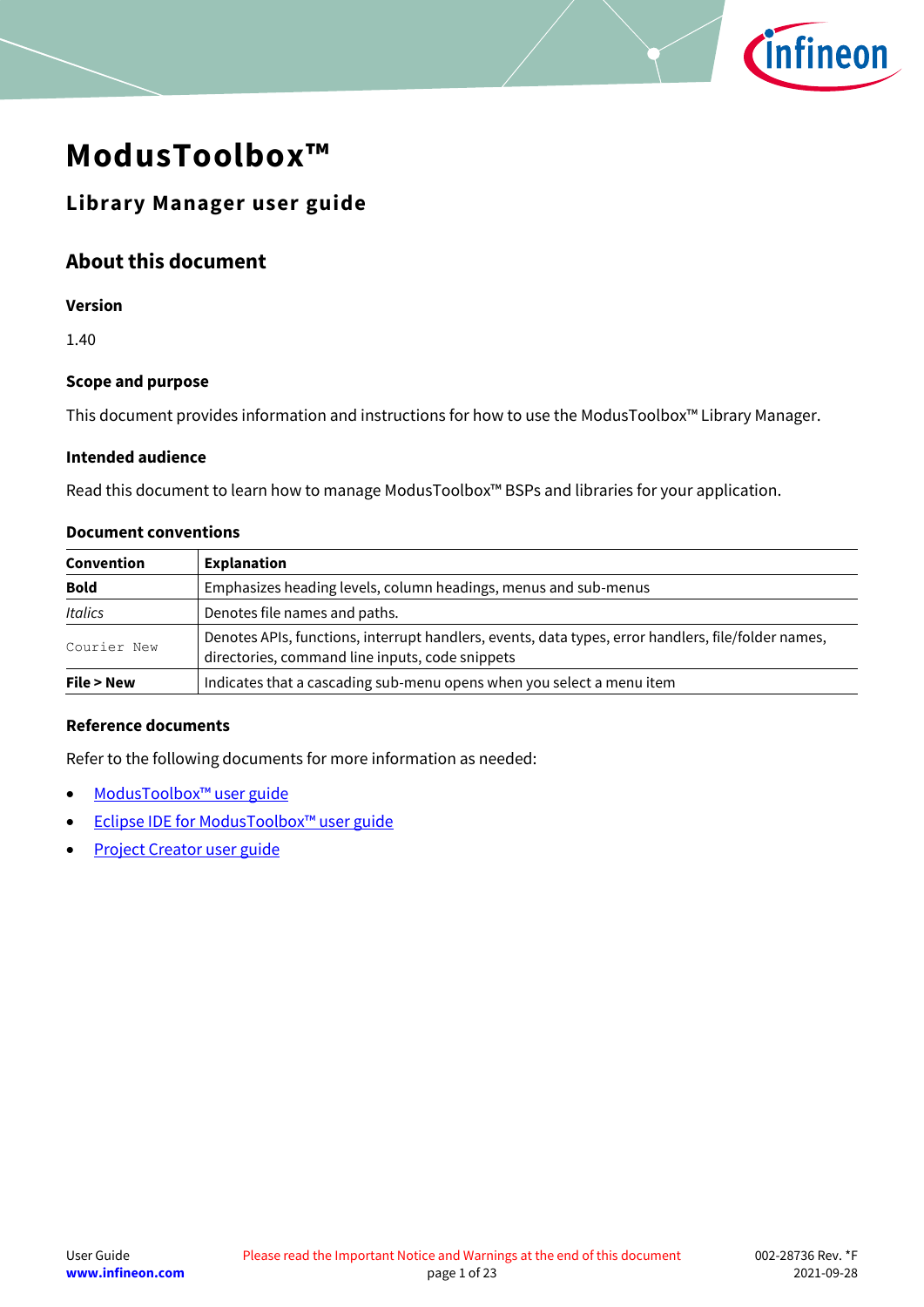

## **Table of contents**

| $\mathbf{1}$            |  |
|-------------------------|--|
| 1.1                     |  |
| 1.2                     |  |
| 1.3                     |  |
| 1.4                     |  |
| $\overline{\mathbf{2}}$ |  |
| 2.1                     |  |
| 2.2                     |  |
| 2.3                     |  |
| 2.4                     |  |
| 2.5                     |  |
| 3                       |  |
| 3.1                     |  |
| 3.2                     |  |
| 3.3                     |  |
| 3.4                     |  |
| 3.5                     |  |
| 4                       |  |
| 4.1                     |  |
| 4.2                     |  |
| 4.3                     |  |
| 4.4                     |  |
| 5                       |  |
| 5.1                     |  |
| 5.2                     |  |
| 5.3                     |  |
| 5.4                     |  |
| 5.5                     |  |
| 5.6                     |  |
| 6                       |  |
| 6.1                     |  |
| 6.2                     |  |
| 6.3                     |  |
| 6.4                     |  |
| $\overline{\mathbf{r}}$ |  |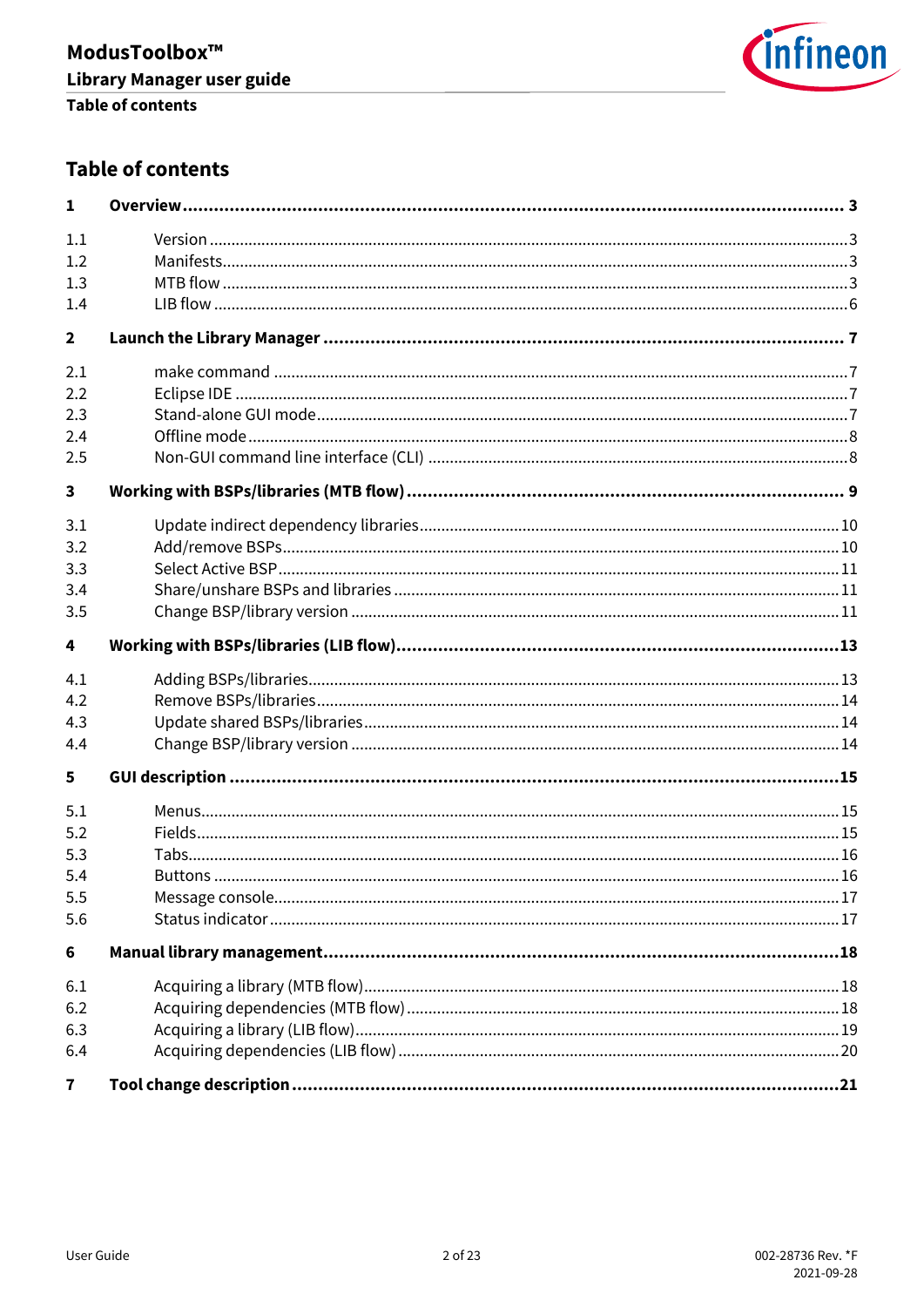

## <span id="page-2-0"></span>**1 Overview**

The Library Manager provides a GUI to select which Board Support Package (BSP) should be used when building a ModusToolbox™ application. The tool collects a list of available and currently selected BSPs and libraries, as well as all the necessary metadata from a webservice. The tool allows you to add and remove BSPs and libraries, as well as change their versions.

In ModusToolbox™ 2.2 and later, we structured applications with the [MTB flow](#page-2-3) and .*mtb* files. Using this flow, applications can share BSPs and libraries. If needed, different applications can use different versions of the same BSP/library. Sharing resources reduces the number of files on your computer and speeds up subsequent application creation time. Shared BSPs, libraries, and versions are located in a "*mtb\_shared*" directory adjacent to your application directories. You can easily switch a shared BSP or library to become local to a specific application, or back to being shared.

Most example applications use the MTB flow. However, there are still older applications that use the previous flow, now called th[e LIB flow](#page-5-0) (.*lib* files), and these applications generally do not share BSPs and libraries. ModusToolbox™ fully supports both flows, but it only supports one flow or the other for a given application. If an application uses the MTB flow, the system will process .*mtb* files only and ignore any .*lib* files.

### <span id="page-2-1"></span>**1.1 Version**

All BSPs and libraries have a version. Versions apply to both the MTB and LIB flows. See also **BSP and library** [versions](#page-15-2) later in this document.

### **1.1.1 Dynamic**

If a BSP or library uses a "Latest" tag, then it is dynamic. ModusToolbox™ will download and use the appropriate version specified in the manifest and attempt to resolve any potential conflicts with different library versions. Using a "Latest" tag means the library will update to the latest version whenever you run the make getlibs command, including when you click the Library Manager **Update** button.

### **1.1.2 Fixed**

By selecting a specific version from the pull-down menu in the Library Manager GUI, you assign a fixed version to the BSP or Library that does not change, unless you manually change it.

### <span id="page-2-2"></span>**1.2 Manifests**

Manifests are XML files that tell the Library Manager how to discover the list of available BSPs, libraries, and library dependencies. Manifests apply to both the MTB and LIB flows. For more information, refer to the Manifest chapter in the [ModusToolbox](https://www.cypress.com/ModusToolboxUserGuide)™ user guide.

### <span id="page-2-3"></span>**1.3 MTB flow**

<span id="page-2-4"></span>The MTB flow applies to ModusToolbox™ 2.2 and later releases. This flow uses .*mtb* files to manage libraries. The Library Manager runs the make getlibs command to process the .*mtb* files, pull the libraries from the specified git repos, and store them in the specified location. The system also creates a file called *mtb.mk* in the application's *libs* subdirectory. The build system uses that file to find all the libraries required by the application.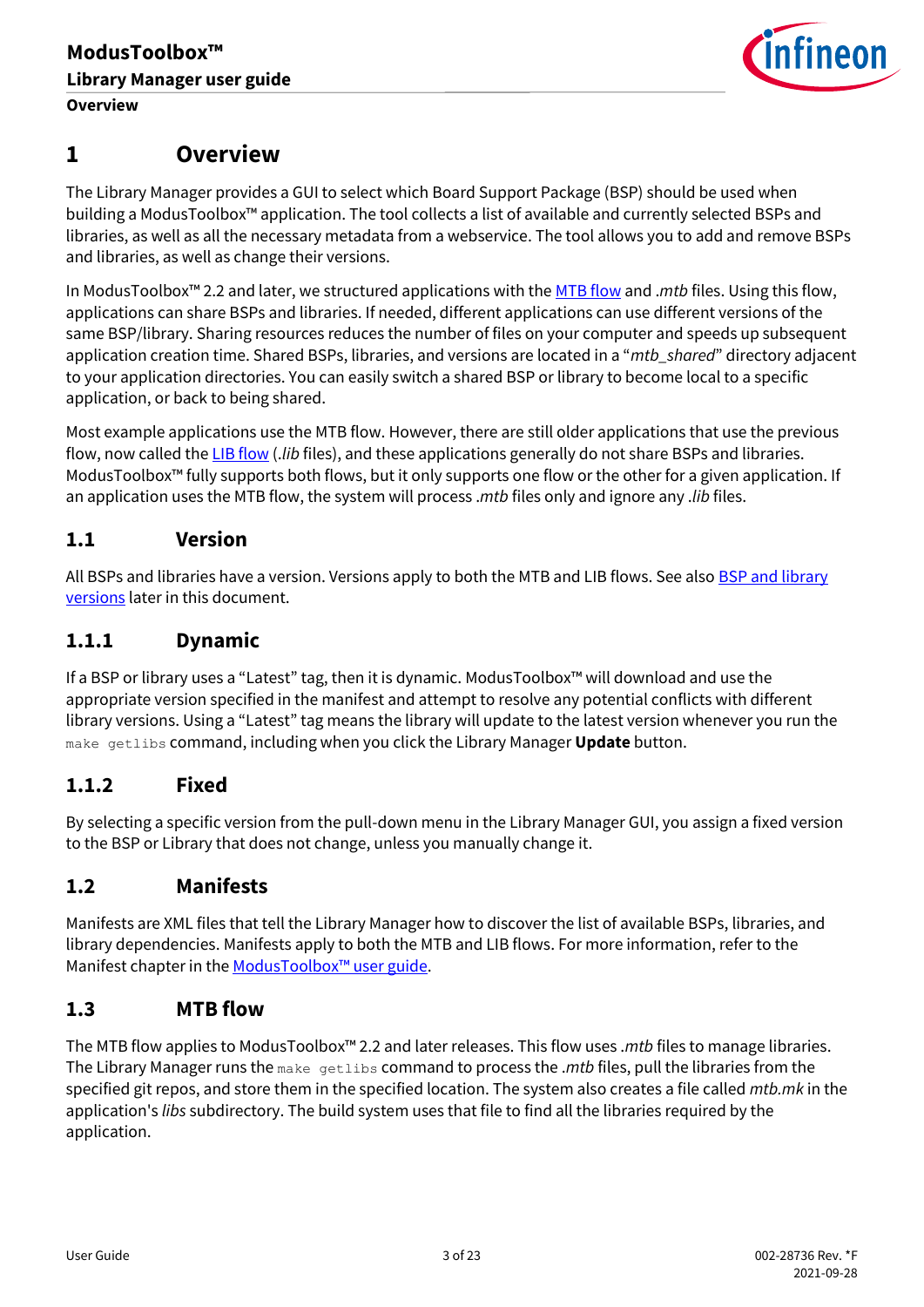

### **Overview**

The following shows the Library Manager for a typical PSoC 6 BSP and the MTB flow, with **BSPs** and **Libraries** tabs. The key items are the **Shared** column and the lock symbols for libraries that are included because they are dependendies of other libraries. See [Working with BSPs/libraries \(MTB flow\)](#page-8-0) for more details about using the tool in the MTB flow.



The following concepts are key to understanding the MTB flow:

### **1.3.1 .mtb file**

This file provides information about the associated BSP/library. It contains:

- A URL to a git repository somewhere that is accessible by your computer such as GitHub.
- A git Commit Hash or Tag that tells which version of the library that you want.
- A path to where the library should be stored.

A typical .*mtb* file looks like this:

https://github.com/Infineon/TARGET\_CY8CKIT-062S2-43012/#latestv1.X#\$\$ASSET\_REPO\$\$/TARGET\_CY8CKIT-062S2-43012/latest-v1.X

The variable \$\$ASSET\_REPO\$\$ points to the root of the shared location. If you want a library to be local to the application instead of shared, use \$\$LOCAL\$\$ instead of \$\$ASSET\_REPO\$\$.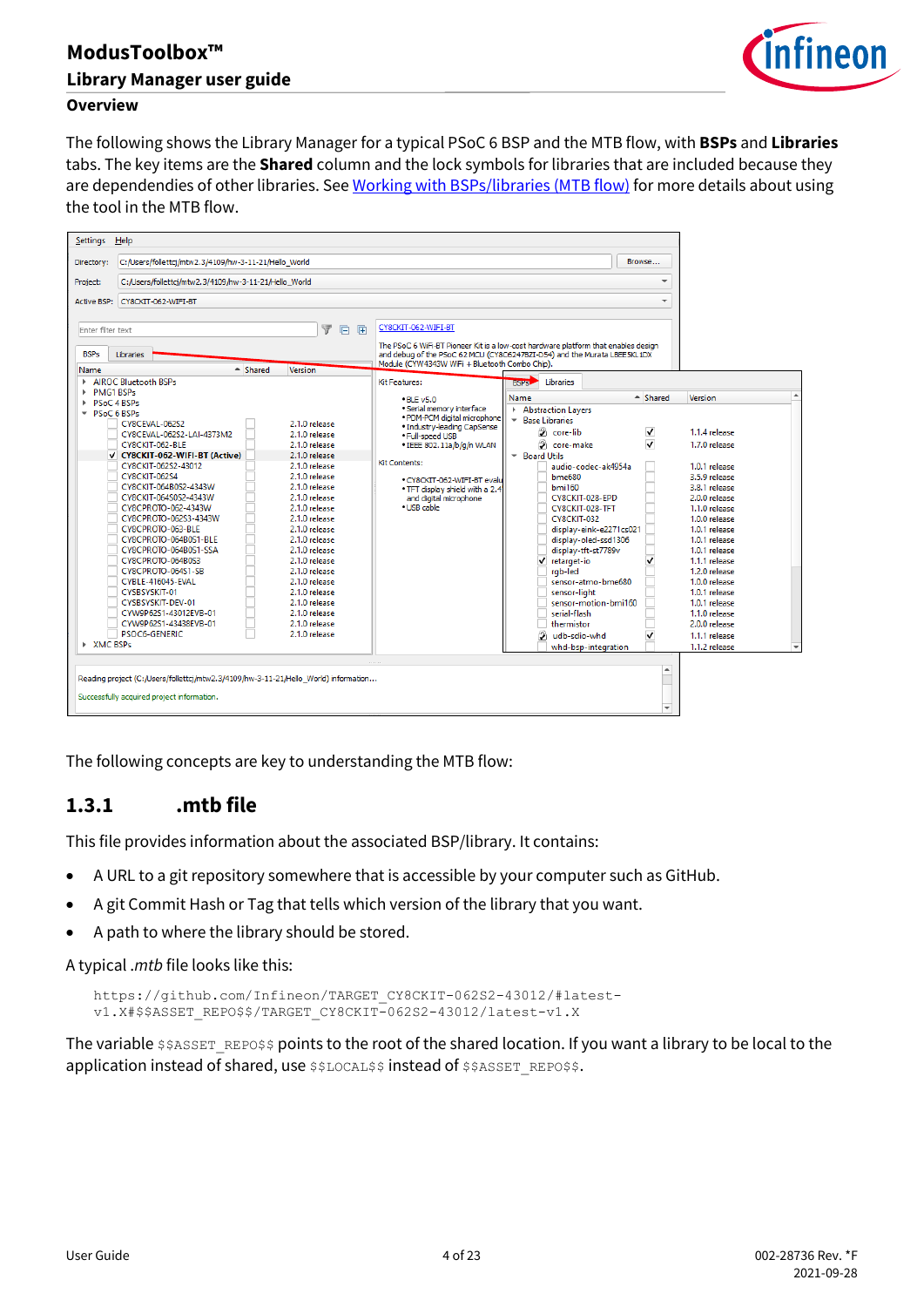

### <span id="page-4-1"></span>**1.3.2 Direct dependency**

This is a library or BSP that is directly referenced by an application. In many applications, the only direct dependency is a BSP. In other applications, there will be additional direct dependencies such as Wi-Fi or Bluetooth libraries. You may also have changed the location or version of an indirect library, which makes that library a direct dependency.

You manage the .*mtb* files for direct dependencies, and .*mtb* files should be checked into source control along with your application source code. A *.mtb* file for a direct dependency is typically stored in the application's *deps* subdirectory by default. You can store it anywhere inside the application **except** in the application's *libs* subdirectory.

### <span id="page-4-0"></span>**1.3.3 Indirect dependency**

This is a library that was included indirectly as a dependency of a BSP or another library. The system stores the code in the appropriate directory and chooses the appropriate version specified in the manifest, as well as resolves any potential conflicts with different library versions.

The system finds indirect dependencies for each library using information that is stored in a manifest file. For each indirect dependency found, the Library Manager places an .*mtb* file in the application's *libs* subdirectory. The tool also creates a locking\_commit.log file in the application's *deps* subdirectory to record the locked release version of those libraries.

You do not manage .*mtb* files for indirect dependencies, and they do not need to be checked into source control. The *.mtb* file for an indirect dependency is stored in the application's *libs* subdirectory and must **not** be moved.

### **1.3.4 Shared**

A shared BSP/library includes the code for the associated .*mtb* file, and the BSP/library can be shared by multiple applications in the same directory structure or workspace. When creating a new application, BSPs/libraries can be shared and placed in an *mtb\_shared* directory adjacent to the application directory(ies), based on the "default\_location" in the manifest file. When you add a BSP/library and specify it as shared, it is also included in the *mtb\_shared* directory. These BSPs/libraries do not need to be checked into source control. All the code can be re-downloaded at any time from the information in the .*mtb* file.

You can change the name and location of the shared directory using make variables CY\_GETLIBS\_SHARED\_NAME and CY\_GETLIBS\_SHARED\_PATH. For more details about the ModusToolbox™ build system and make variables, refer to the **ModusToolbox<sup>™</sup> user guide**.

### **1.3.5 Local**

A local BSP/library includes the code for the associated .*mtb* file, and the BSP/library is used only for a specific application. The local BSP/library is stored in the *libs* subdirectory of the specific application. These BSPs/libraries do not need to be checked into source control. All the code can be re-downloaded at any time from the information in the .*mtb* file.

If you change BSPs and libraries to be local to an application (see [Share/unshare BSPs and libraries](#page-10-1) later in this guide), then the source code for these are located in the *libs* subdirectory inside the application directory.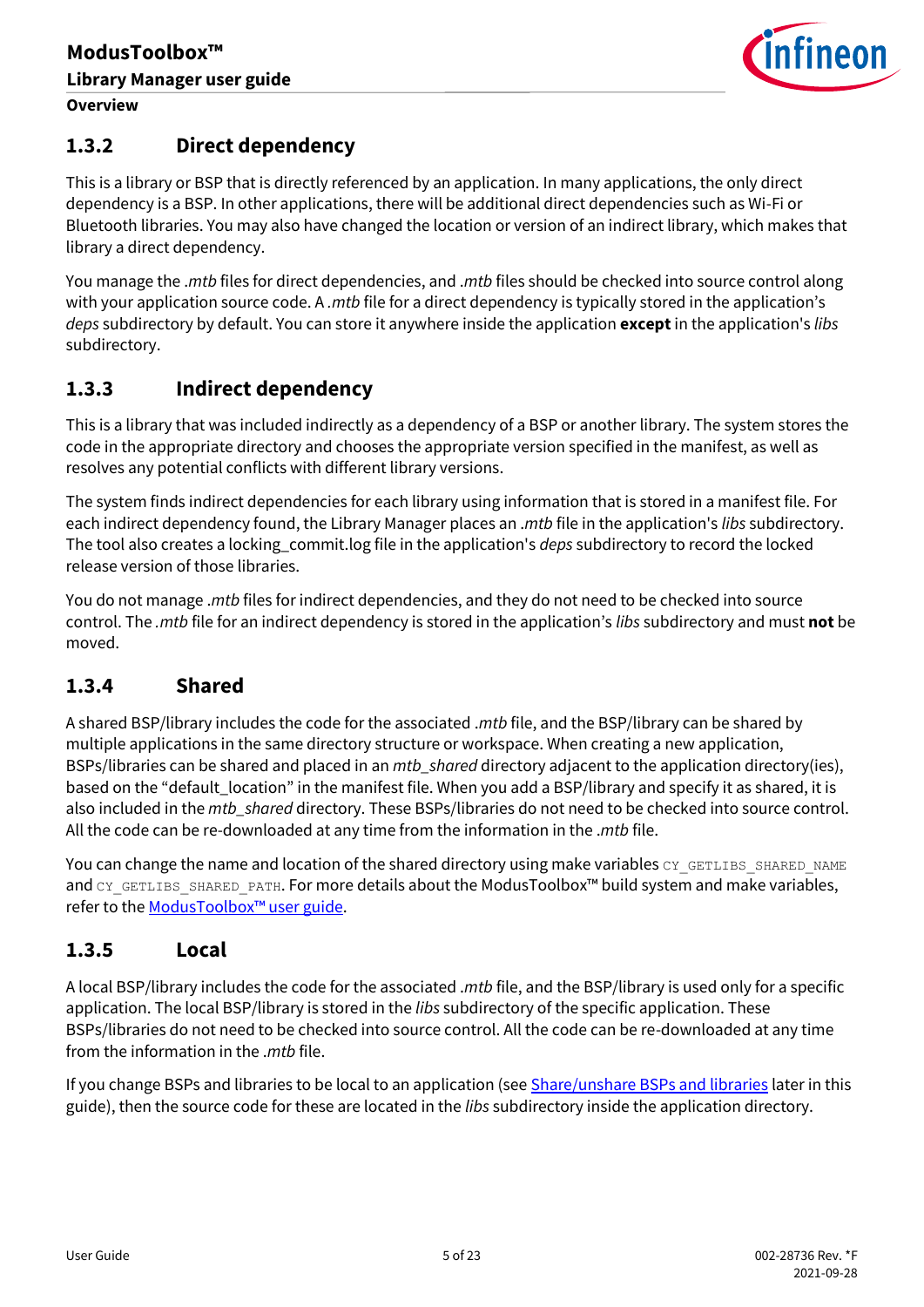

### <span id="page-5-0"></span>**1.4 LIB flow**

Some older applications before ModusToolbox™ 2.3 use the LIB flow, where libraries are managed with .*lib* files.

In the Library Manager, these applications also have the **BSPs** and **Libraries** tabs like the MTB flow, but they do not have a **Shared** column and they do not distinguish between libraries that are included by the application vs. libraries that are included because other libraries depend on them. See Working with BSPs/libraries (LIB [flow\)](#page-12-0) for more details.

| Settings Help                                                          |                                                                                                                                                                            |                                                                                                    |                                                                                                                                                                                                                                         |                                                                                                                         |                                                                                                                            |   |
|------------------------------------------------------------------------|----------------------------------------------------------------------------------------------------------------------------------------------------------------------------|----------------------------------------------------------------------------------------------------|-----------------------------------------------------------------------------------------------------------------------------------------------------------------------------------------------------------------------------------------|-------------------------------------------------------------------------------------------------------------------------|----------------------------------------------------------------------------------------------------------------------------|---|
| Directory:                                                             | C:/Users/follettcj/mtw2.3/4109/gspi/QSPI_Flash_Read_Write                                                                                                                  |                                                                                                    |                                                                                                                                                                                                                                         |                                                                                                                         | Browse                                                                                                                     |   |
| Project:                                                               | C:/Users/follettcj/mtw2.3/4109/qspi/QSPI Flash Read Write<br>۰                                                                                                             |                                                                                                    |                                                                                                                                                                                                                                         |                                                                                                                         |                                                                                                                            |   |
| <b>Active BSP:</b>                                                     | CY8CKIT-062-WIFI-BT                                                                                                                                                        |                                                                                                    |                                                                                                                                                                                                                                         |                                                                                                                         |                                                                                                                            |   |
| Enter filter text<br><b>BSPs</b><br>Name                               | Libraries                                                                                                                                                                  | A<br>F<br>量<br>$\triangleq$ Version                                                                | CY8CKIT-062-WIFI-BT<br>The PSoC 6 WiFi-BT Pioneer Kit is a low-cost hardware platform that enables design and debug<br>of the PSoC 62 MCU (CY8C6247BZI-D54) and the Murata LBEE5KL1DX Module (CYW4343W<br>WiFi + Bluetooth Combo Chip). |                                                                                                                         |                                                                                                                            |   |
| <b>PMG1 BSPs</b><br>PSoC 4 BSPs<br>P <sub>SO</sub> C <sub>6</sub> BSPs | CY8CEVAL-062S2                                                                                                                                                             | 2.1.0 release                                                                                      | Kit Features:<br>$-BIFv5.0$<br>· Serial memory interface<br>· PDM-PCM digital microphone interface                                                                                                                                      | Libraries<br><b>BISBAR</b><br>Name<br>Abstraction Lavers<br><b>Base Libraries</b>                                       | $\triangleq$ Version                                                                                                       | ▲ |
|                                                                        | CY8CEVAL-062S2-LAI-4373M2<br>CY8CKIT-062-BLE<br>V CY8CKIT-062-WIFI-BT (Active) 2.1.0 release<br>CY8CKIT-062S2-43012                                                        | 2.1.0 release<br>2.1.0 release<br>2.1.0 release                                                    | · Industry-leading CapSense<br>. Full-speed USB<br>· IEEE 802.11a/b/g/n WLAN                                                                                                                                                            | $\sqrt{ }$ core-lib<br>core-make<br><b>Board Utils</b><br>$\overline{\phantom{a}}$                                      | Latest 1.X release<br>1.7.0 release                                                                                        |   |
|                                                                        | CY8CKIT-062S4<br>CY8CKIT-064B0S2-4343W<br>CY8CKIT-064S0S2-4343W<br>CY8CPROTO-062-4343W<br>CY8CPROTO-062S3-4343W<br>CY8CPROTO-063-BLE                                       | 2.1.0 release<br>2.1.0 release<br>2.1.0 release<br>2.1.0 release<br>2.1.0 release<br>2.1.0 release | Kit Contents:<br>· CY8CKIT-062-WIFI-BT evaluation boar<br>. TFT display shield with a 2.4" TFT displa<br>digital microphone<br>. USB cable                                                                                              | audio-codec-ak4954a<br>CY8CKIT-028-FPD<br>CY8CKIT-028-TFT<br>CY8CKIT-032<br>display-oled-ssd1306                        | 1.0.1 release<br>2.0.0 release<br>1.1.0 release<br>1.0.0 release<br>display-eink-e2271cs021 1.0.1 release<br>1.0.1 release |   |
|                                                                        | CY8CPROTO-064B0S1-BLE<br>CY8CPROTO-064B0S1-SSA<br>CV8CPROTO-064B0S3                                                                                                        | 2.1.0 release<br>2.1.0 release<br>$\overline{\phantom{a}}$<br>2.1.0 release                        |                                                                                                                                                                                                                                         | display-tft-st7789v<br>٧<br>retarget-io<br>rab-led<br>sensor-atmo-bme680                                                | 1.0.1 release<br>1.1.1 release<br>1.2.0 release<br>1.0.0 release<br>1.0.1 release                                          |   |
|                                                                        | Successfully updated the project.<br>Reading project (C:/Users/follettcj/mtw2.3/4109/qspi/QSPI_Flash_Read_Write) information<br>Successfully acquired project information. |                                                                                                    |                                                                                                                                                                                                                                         | sensor-light<br>sensor-motion-bmi160<br>$\sqrt{\phantom{a}}$ serial-flash<br>thermistor<br>$\checkmark$<br>udb-sdio-whd | 1.0.1 release<br>1.1.0 release<br>2.0.0 release<br>Latest 1.X release                                                      |   |
| $\bigoplus$                                                            |                                                                                                                                                                            |                                                                                                    |                                                                                                                                                                                                                                         | whd-bsp-integration<br><b>BT Middleware libraries</b><br>* MCU Middleware                                               | 1.1.2 release                                                                                                              |   |

Some applications also have **Shared BSPs** and **Shared Libraries** tabs.

| <b>Shared BSPs</b> | Libraries                   | <b>Shared Libraries</b>                  |         |      |                 |
|--------------------|-----------------------------|------------------------------------------|---------|------|-----------------|
| Name               |                             |                                          | Version | Edit | Location        |
|                    | <b>WICED Bluetooth BSPs</b> |                                          |         |      |                 |
|                    |                             | V CYW920819EVB-02 (Active) 2.7.0 release |         |      | C:/Users/CKF/mf |
|                    |                             |                                          |         |      |                 |
|                    |                             |                                          |         |      |                 |
|                    |                             |                                          |         |      |                 |

These are the concepts for the LIB flow.

- **Local lib file –** This is a .lib file present in the project whose library is being edited.
- **Shared lib file –** This is a .lib file that is used indirectly via the shared library mechanism.
- **Target project –** This is the project directory whose library is being edited.
- **Fully editable mode –** You can add, remove, and change the version of the library.
- **Restricted edit mode –** You can manage the version of the selected library, but you cannot add or remove the library.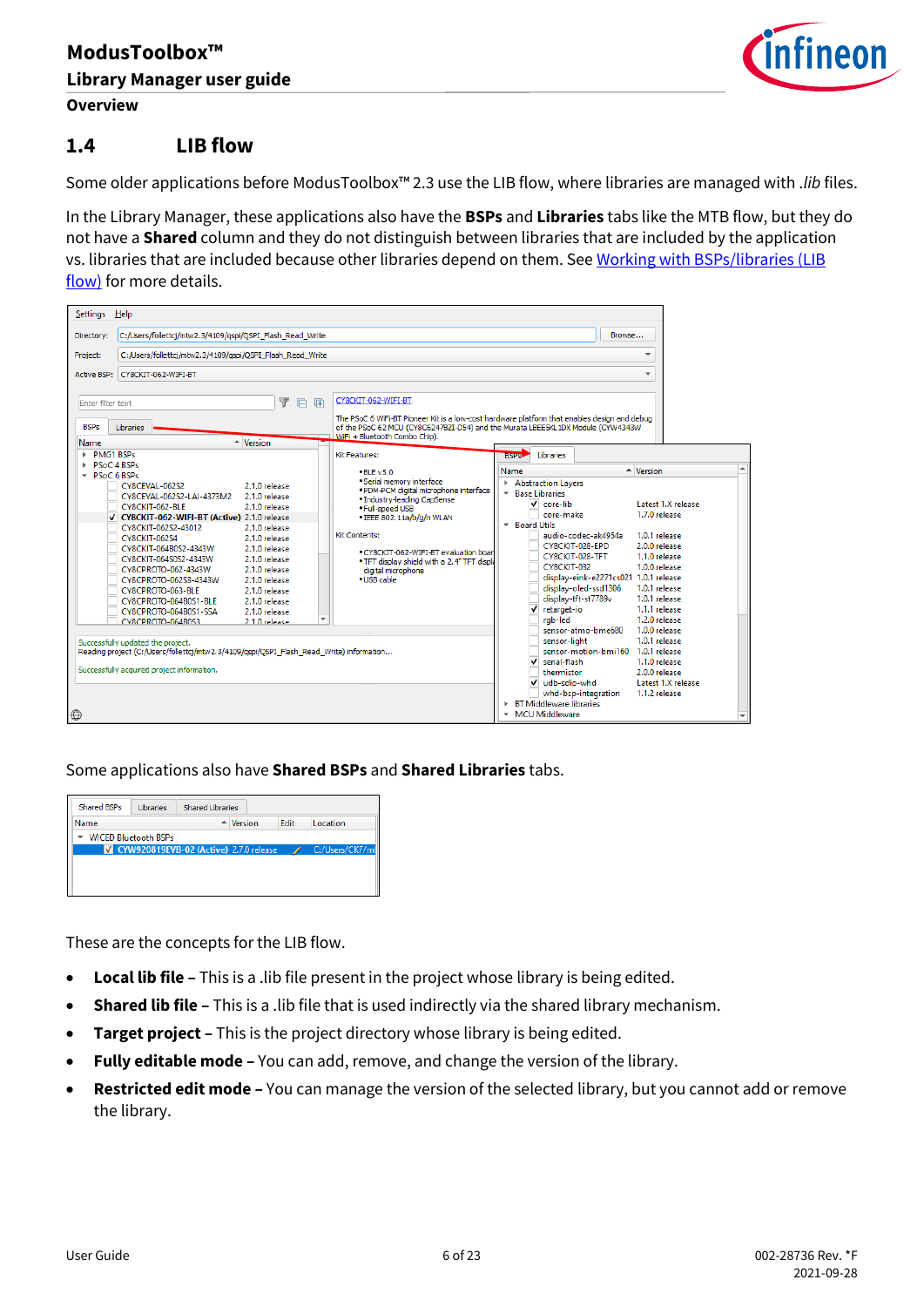

# <span id="page-6-0"></span>**2 Launch the Library Manager**

There are numerous ways to launch the Library Manager, and that depends on how you use the various tools included with ModusToolbox™ software.

### <span id="page-6-1"></span>**2.1 make command**

As described in the [ModusToolbox™ u](https://www.cypress.com/ModusToolboxUserGuide)ser guide build system chapter, you can run numerous make commands in the application directory, such as launching the Library Manager. After you have created a ModusToolbox™ application, navigate to the application directory and type the following command in the appropriate bash terminal window:

make modlibs

This command opens the Library Manager GUI for the specific application in which you are working.

### <span id="page-6-2"></span>**2.2 Eclipse IDE**

If you use the Eclipse IDE for ModusToolbox™, you can launch the Library Manager for the selected application. In the Project Explorer, right-click on the project and select **ModusToolbox™ > Library Manager <version>**. You can also click the Library Manager link in the IDE Quick Panel.

| <b>P</b> <sub>D</sub> |   | 83 #D 888 H HR<br>$\qquad \qquad \Box$ |                   |                                                 |            |
|-----------------------|---|----------------------------------------|-------------------|-------------------------------------------------|------------|
|                       |   | E<br>每了8                               |                   |                                                 |            |
| Hello_World           |   |                                        |                   |                                                 |            |
| mtb_share             |   | New                                    |                   |                                                 |            |
|                       |   | Go Into                                |                   |                                                 |            |
|                       |   | Open in New Window                     |                   |                                                 |            |
|                       |   | Show In                                | $Alt + Shift + W$ |                                                 |            |
|                       |   | ModusToolbox™                          |                   | Library Manager 1.40                            | $Ctrl + 8$ |
|                       |   | <b>Show in Local Terminal</b>          |                   | Bluetooth Configurator 2.50 (new configuration) |            |
|                       | h | Copy                                   | $Ctrl + C$        | CapSense Configurator 4.0                       |            |
|                       |   |                                        |                   |                                                 |            |

|              |                           | Quick (x)= Varia 60 Expre · Break |                                                 |  |
|--------------|---------------------------|-----------------------------------|-------------------------------------------------|--|
|              |                           |                                   |                                                 |  |
|              | <b>Eclipse IDE for</b>    |                                   |                                                 |  |
|              | ModusToolbox™             |                                   |                                                 |  |
| <b>Start</b> |                           |                                   |                                                 |  |
|              |                           | Hello World (CY8CKIT-062-WIFI-BT) |                                                 |  |
| Launches     |                           |                                   |                                                 |  |
| <b>Tools</b> |                           |                                   |                                                 |  |
|              | Library Manager 1.40      |                                   |                                                 |  |
|              |                           |                                   | Bluetooth Configurator 2.50 (new configuration) |  |
|              | CapSense Configurator 4.0 |                                   |                                                 |  |
|              | `anSanca Tunar /          |                                   |                                                 |  |

Similar to the make command method, launching the Library Manager using the Eclipse IDE opens the tool for the selected application. Refer to the Eclipse IDE for [ModusToolbox™ u](https://www.cypress.com/MTBEclipseIDEUserGuide)ser guide for details about the IDE.

### <span id="page-6-3"></span>**2.3 Stand-alone GUI mode**

You can also launch the Library Manager in stand-alone mode by running its executable as appropriate for your operating system (for example, double-click it or select it using the Windows **Start** menu). By default, it is installed here:

#### *<install\_dir>/ModusToolbox/tools\_<version>/library-manager-<version>*

When run in stand-alone mode, the Library Manager opens with the target directory set as <user-home> or as the directory selected from a previous stand-alone session.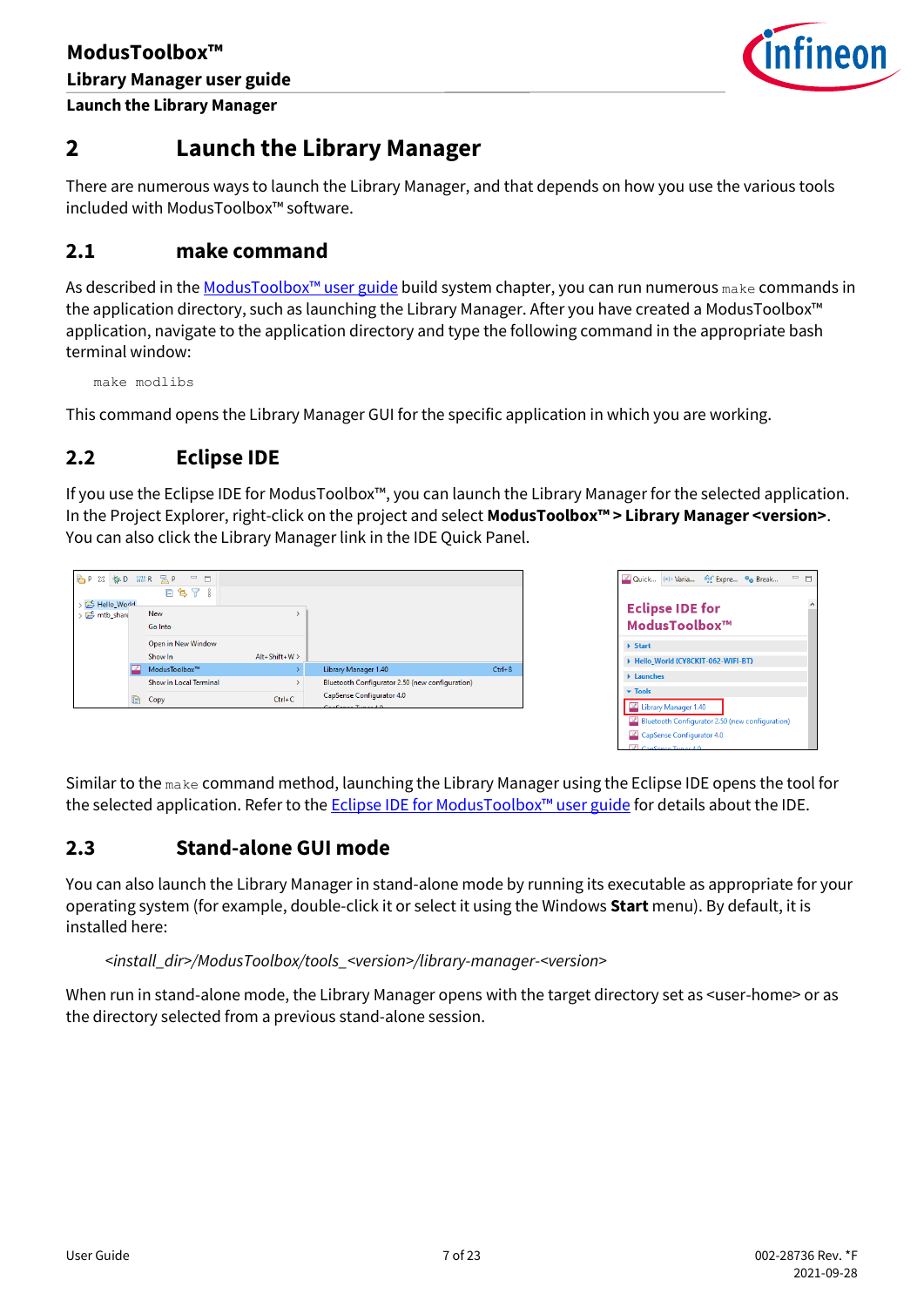

### **Launch the Library Manager**

If you haven't opened the Library Manager tool previously, it starts at your home directory and looks for directories with a Makefile, and then it opens the first application it finds in that directory. If the tool does not find an application, it doesn't display any BSPs or libraries.

| Settings Help     |                                                                             |                          |
|-------------------|-----------------------------------------------------------------------------|--------------------------|
| Directory:        | C:/Users/XYZ                                                                | Browse                   |
| Project:          |                                                                             | $\overline{\phantom{a}}$ |
| Active BSP:       |                                                                             | $\overline{\phantom{a}}$ |
| Enter filter text | $\overline{\mathbb{Y}}$<br>匣<br>$\qquad \qquad \qquad \qquad \qquad \qquad$ |                          |

Click the **Browse…** button next to the **Directory** field and navigate to the directory that contains one or more applications. Then, select from the **Project** pull-down menu as needed.

*Note: The next time you open the Library Manager in stand-alone mode, it will open with the most recently selected application.*

### <span id="page-7-0"></span>**2.4 Offline mode**

If the Library Manager cannot connect to the internet when launching, it displays a message in the console that it cannot access the manifest file. Adjust your internet and/or proxy settings (from the **Settings** menu), and then click the **Retry** button to re-read library information.

If you have the ModusToolbox™ Offline Content bundle installed and run the Library Manager without an internet connection, the following dialog displays:



If you click **Yes**, the Library Manager switches to offline mode and reads library information from the offline content bundle. If you click **No**, you can adjust internet and/or proxy settings, and then click **Retry** to re-read library information. Refer to the ModusToolbox<sup>™</sup> user guide for more details about the offline content bundle.

### <span id="page-7-1"></span>**2.5 Non-GUI command line interface (CLI)**

You can also open a non-graphical interface from the command line. However, there are only a few reasons to do this in practice. The primary use case would be part of an overall build script for the entire application. For information about command line options, run the library-manager-cli executable using the -h option.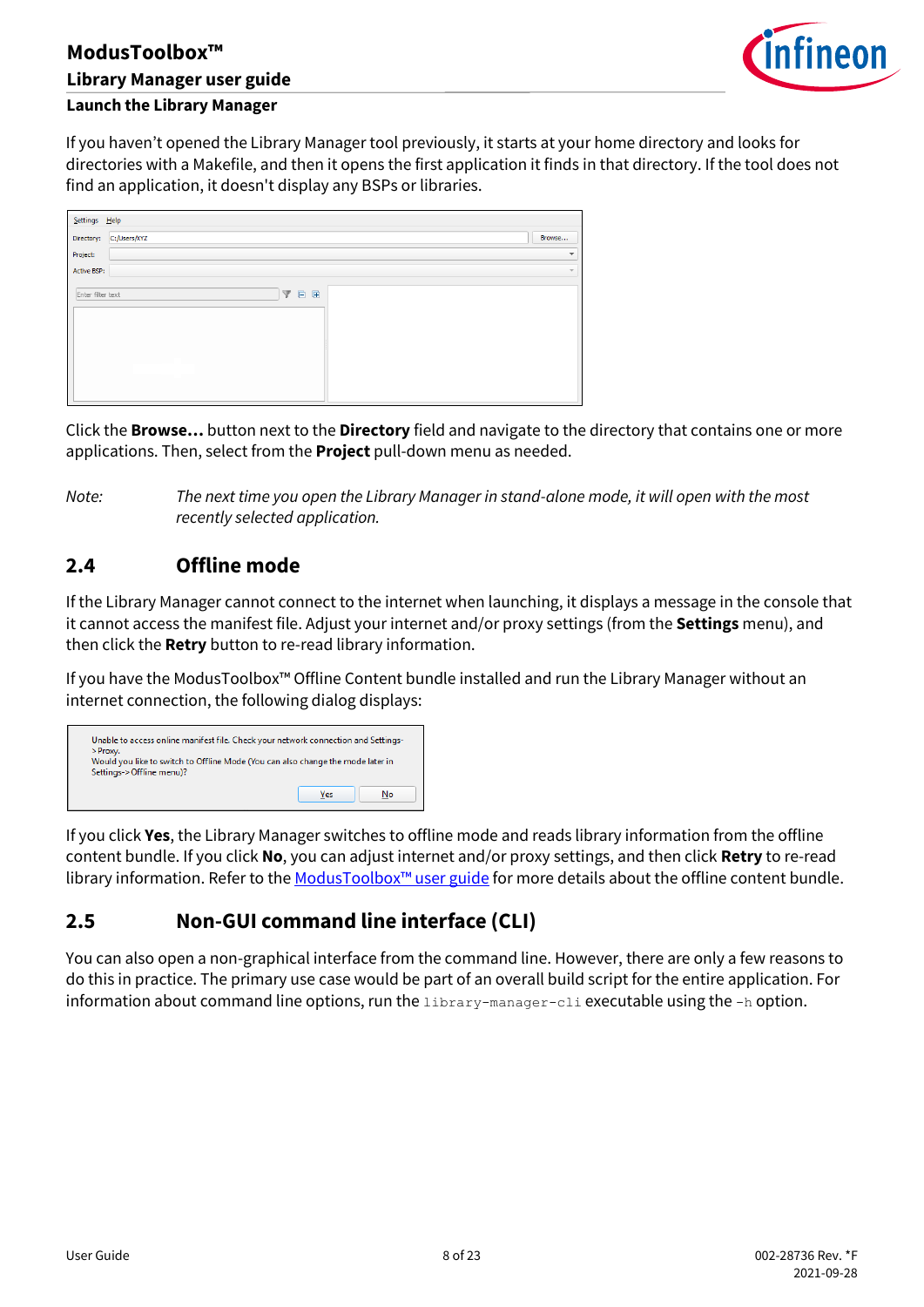

**Working with BSPs/libraries (MTB flow)**

# <span id="page-8-0"></span>**3 Working with BSPs/libraries (MTB flow)**

This section covers various ways to update BSPs and libraries for th[e MTB flow,](#page-2-4) including:

- Update indirect dependency libraries
- Add/remove BSPs or libraries
- Select Active BSP
- Share/unshare BSPs and libraries
- Change BSP/library version

When using the MTB flow, the **BSPs** and **Libraries** tabs show selection check boxes to the left of each of the listed BSPs and libraries. Selected check boxes represent BSPs/libraries included in the application, while those without selected check boxes are not included. Check boxes under the **Shared** column indicate if a BSP/library is shared or local, and each BSP/library shows a version under the **Version** column.



When you make a change to a BSP or library, an asterisk (\*) displays next to it indicating a change is pending, but it has not yet been updated. Changes will take effect when you click the **Update** button.



When a BSP/library has a newer version available than the one currently selected, a "newer version" symbol displays next to the version number, indicating that a newer major or minor version is available.

| <b>PSoC 6 Base Libraries</b> |   |                         |
|------------------------------|---|-------------------------|
| $\sqrt{\ }$ *mtb-hal-cat1    | ✓ | $\bigcup$ 1.4.0 release |
| $\sqrt{\ }}$ *mtb-pdl-cat1   | v | $7.20$ release          |
| $\sqrt{\ }$ *psoc6cm0p       | J | $1.0.0$ release         |

If you hover the mouse cursor over the symbol, a tooltip displays the type of version.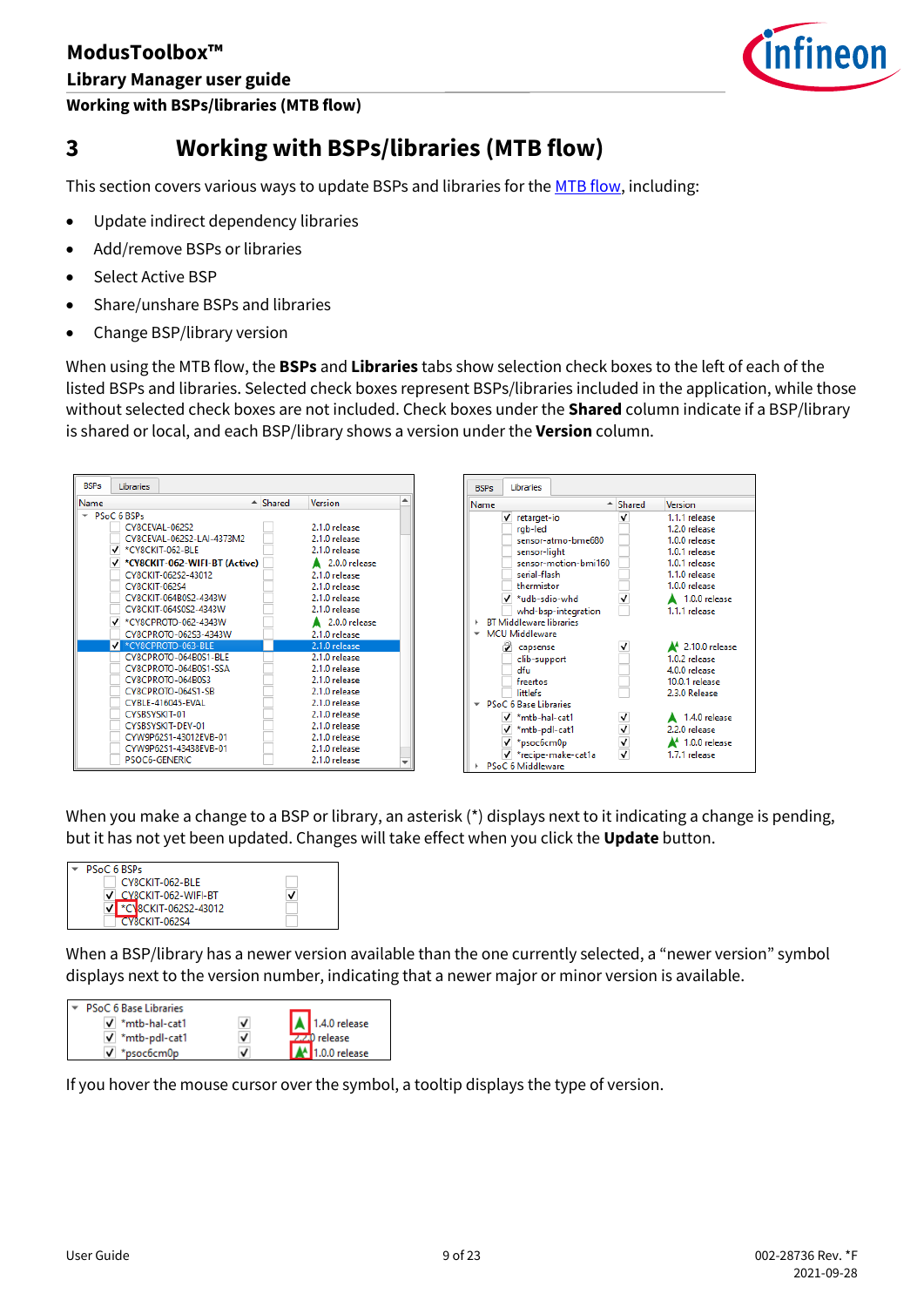

**Working with BSPs/libraries (MTB flow)**

### <span id="page-9-0"></span>**3.1 Update indirect dependency libraries**

Several libraries included in your application show a lock symbol by default. This symbol indicates that a library is an [indirect dependency,](#page-4-0) and it is required by the BSP and/or another library.

| Libraries<br><b>BSPs</b>  |                    |               |  |
|---------------------------|--------------------|---------------|--|
| Name                      | $\triangle$ Shared | Version       |  |
| <b>Abstraction Layers</b> |                    |               |  |
| <b>Base Libraries</b>     |                    |               |  |
| B)<br>core-lib            | ✓                  | 1.1.4 release |  |
| core-make                 | ✓                  | 1.7.0 release |  |

These libraries cannot be removed using the Library Manager; however, you can change whether it is shared or not, and you can select a different version.

When you make a change to an Indirect Dependency library, the lock symbol changes to regular check box. This indicates that after you click **Update**, the library is now [a direct dependency](#page-4-1) and it is your responsibility to manage it either as a local library and/or with the selected version.

| <b>BSPs</b> | Libraries                 |                    |                |  |
|-------------|---------------------------|--------------------|----------------|--|
| Name        |                           | $\triangle$ Shared | <b>Version</b> |  |
|             | <b>Abstraction Layers</b> |                    |                |  |
|             | Base Libraries            |                    |                |  |
|             | *core-lib                 |                    | 1.1.4 release  |  |
|             | core-make                 | V                  | 1.7.0 release  |  |

To change the library back to an Indirect Dependency, click on the check box. The icon reverts back to the lock symbol, and the **Shared** and **Version** settings revert back to the defaults. You must click the **Update** button to process the changes.

| Libraries<br><b>BSPs</b>                    |                    |               |
|---------------------------------------------|--------------------|---------------|
| Name                                        | $\triangle$ Shared | Version       |
| <b>Abstraction Layers</b><br>Base Libraries |                    |               |
| ြီ *core-lib                                | ✓                  | 1.1.4 release |
| core-make                                   | v                  | 1.7.0 release |

### <span id="page-9-1"></span>**3.2 Add/remove BSPs**

Add BSPs to your application and remove them by selecting and deselecting the check boxes to the left of the BSPs. Click the **Update** button to process the change(s). The message console displays the progress and indicates when changes are complete.

| <b>BSPs</b> | Libraries                        |                     |
|-------------|----------------------------------|---------------------|
| Name        |                                  | $\triangleq$ Shared |
|             | PSoC 6 BSPs                      |                     |
|             | CY8CKIT-062-BLE                  |                     |
|             | V CY8CKIT-062-WIFI-BT (Active) V |                     |
|             | CY8CKIT-062S2-43012              |                     |
|             | <b>CY8CKIT-062S4</b>             |                     |
|             | CY8CKIT-064B0S2-4343W            |                     |
|             | CY8CKIT-064S0S2-4343W            |                     |
|             | *CY8CPROTO-062-4343W             |                     |
|             | CY8CPROTO-062S3-4343W            |                     |

*Note: Use caution when removing all Cypress BSPs from your application. BSPs are responsible for ensuring key libraries are present, including "psoc6make" for PSoC 6 projects and "baselib" for Bluetooth projects. Before you remove all Cypress BSPs, make sure a custom BSP is present in your application; otherwise, the Library Manager tool may not function correctly. For information on creating and customizing BSPs, refer to the [ModusToolbox™](https://www.cypress.com/ModusToolboxUserGuide) user guide.*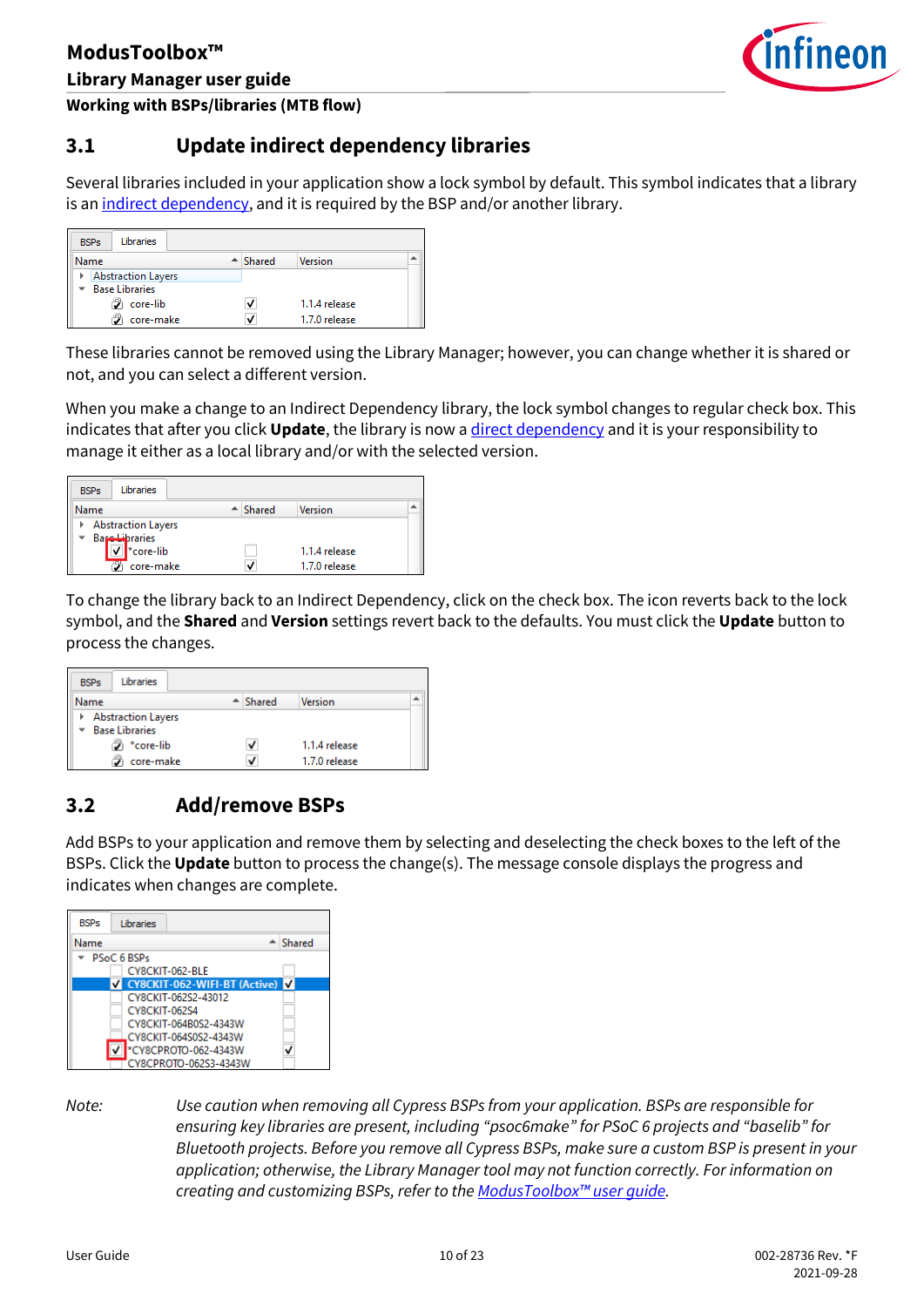

### <span id="page-10-0"></span>**3.3 Select Active BSP**

The **Active BSP** for the application is shown in bold text with "(Active)" next to it. An application can only have one active BSP for which all settings apply. If your application has more than one BSP included (shown with selected check boxes), you can use the **Active BSP** pull-down menu to select one of the other BSPs to be active.

| Library Manager 1.2 |                                         |  |        |  |
|---------------------|-----------------------------------------|--|--------|--|
| Settings            | Help                                    |  |        |  |
| Directory:          | C:/Users/CKF/mtw2.2/2516/hw/Hello World |  | Browse |  |
| Project:            | C:/Users/CKF/mtw2.2/2516/hw/Hello World |  |        |  |
| Active BSP:         | CY8CPROTO-062-4343W                     |  |        |  |

When you click the **Update** button, the system displays progress in the message console and updates your application's makefile "TARGET=" field to specify the new BSP as active.

### <span id="page-10-1"></span>**3.4 Share/unshare BSPs and libraries**

When you create applications, BSPs and libraries can be shared or local depending on the application and manifest. Shared BSPs/libraries are included in a *mtb\_shared* directory, which is adjacent to your application directory. BSPs/Libraries that are local (aka, **not** shared) are included in the *libs* subdirectory inside your application's directory.

| Libraries<br><b>BSPs</b>  |                         |                    |  |
|---------------------------|-------------------------|--------------------|--|
| Name                      | $\triangle$ Shared      | Version            |  |
| <b>Abstraction Layers</b> |                         |                    |  |
| <b>Base Libraries</b>     |                         |                    |  |
| €<br>core-lib             | $\overline{\mathsf{v}}$ | Latest 1.X release |  |
| core-make                 |                         | Latest 1.X release |  |

If you deselect the **Shared** check box, a new BSP/library will be created in the *libs* subdirectory, and it will **not** be removed from the *mtb\_shared* library. This is because the system assumes a shared BSP/library is being used by another application. However, if you select the **Shared** check box for a BSP/library already included in the application and click **Update**, that BSP/library will be moved from the *libs* subdirectory to the *mtb\_shared* directory.

Click the **Update** button to process the change(s). The message console displays the progress and indicates when changes are complete.

### <span id="page-10-2"></span>**3.5 Change BSP/library version**

Libraries have a specific version, by default. You can change a BSP/library version by selecting the pull-down menu under the **Version** column and choosing another version. See [BSP and library versions](#page-15-2) for a detailed description.

| <b>BSPs</b> | Libraries                                   |                     |                                |   |
|-------------|---------------------------------------------|---------------------|--------------------------------|---|
| Name        |                                             | $\triangleq$ Shared | Latest 1.X release             | ۰ |
|             | <b>Abstraction Layers</b><br>Base Libraries |                     | 1.5.0 release                  |   |
|             | Э<br>core-lib                               | V                   | 1.6.0 release                  |   |
|             | <b>R</b> core-make                          |                     | 1.7.0 release                  |   |
|             | <b>Board Utils</b><br>audio-codec-ak4954a   |                     | Stable 1.X release             |   |
|             | bme680<br><b>bmi160</b>                     |                     | 3.5.9 release<br>3.8.1 release |   |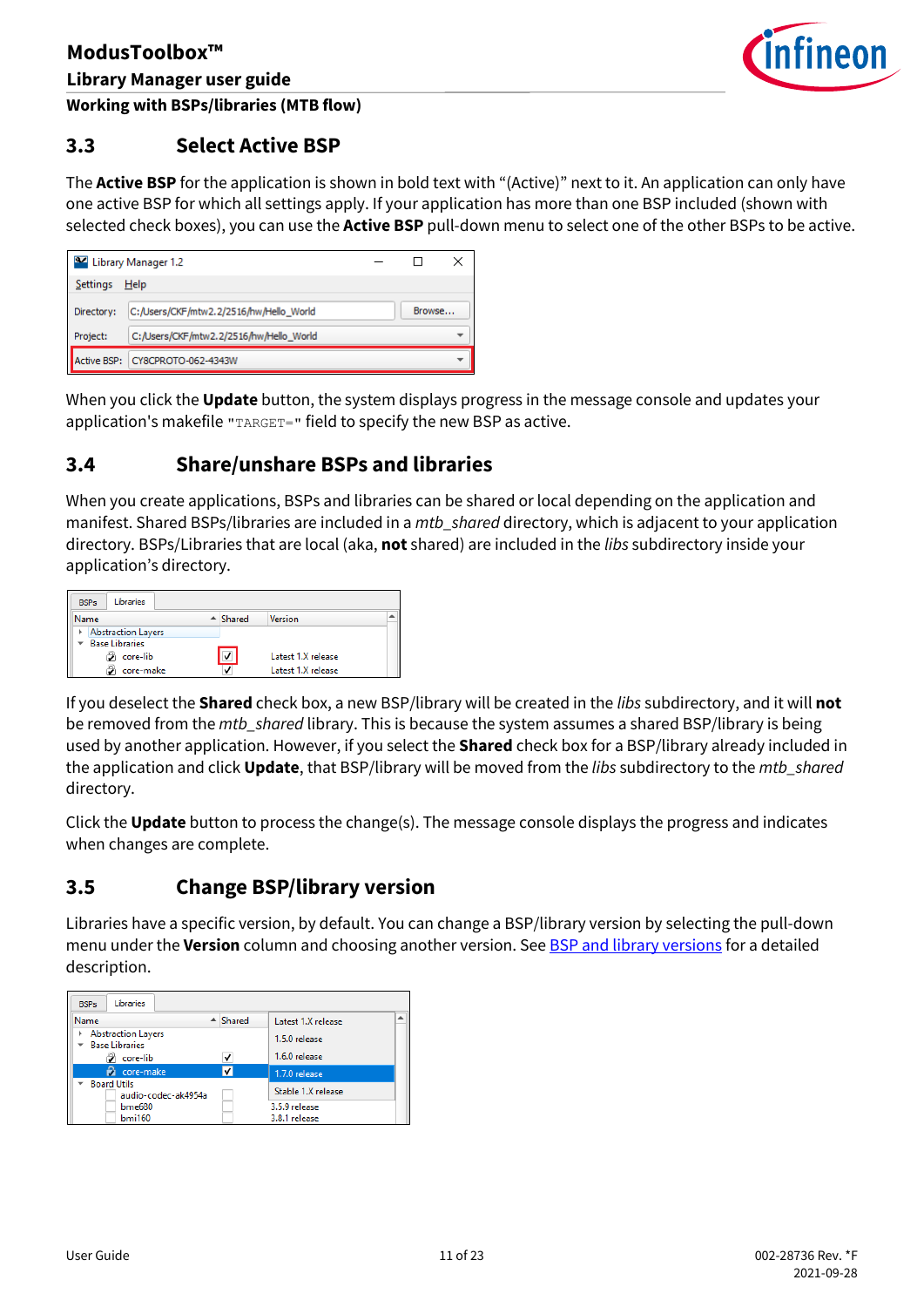

### **Working with BSPs/libraries (MTB flow)**

When you change versions for a shared BSP/library, the tool creates a new subdirectory for the added version to ensure that the existing version is available for other applications. For example:

| TARGET CY8CPROTO-062-4343W     |
|--------------------------------|
| $>$ $\blacksquare$ latest-v2.X |
| $\Box$ release-v2.0.0          |

However, when you change a version for a local BSP/library, the system will **not** create a new local subdirectory. Instead, the version of the BSP/library will just be updated with the appropriate tag.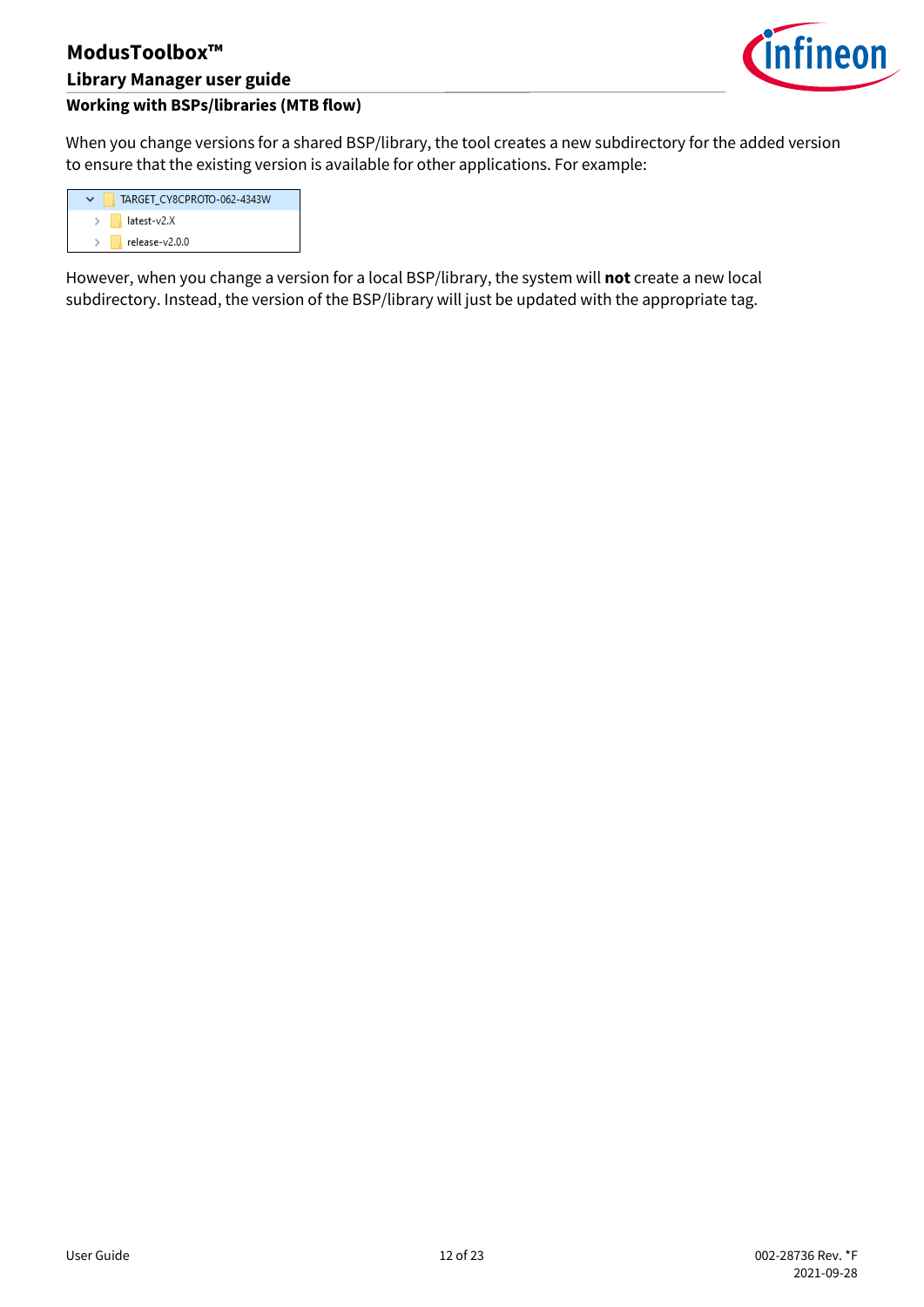**Working with BSPs/libraries (LIB flow)**



# <span id="page-12-0"></span>**4 Working with BSPs/libraries (LIB flow)**

This section covers various ways to update BSPs and libraries for th[e LIB flow,](#page-2-4) including:

- Add BSPs/Libraries
- Remove BSPs/Libraries
- Update Shared BSPs/Libraries
- Change BSP/Library Version

When using the LIB flow, the **BSP** and **Libraries** tabs show selection check boxes next to each of the listed BSPs and libraries supported in the application. Selected check boxes represent BSPs/libraries already included in the application, while those without selected check boxes are not included. The Active BSP for the application is shown in bold text with "(Active)" next to it.

| <b>RSPs</b> | Libraries                                    |                      |
|-------------|----------------------------------------------|----------------------|
| Name        |                                              | $\triangleq$ Version |
|             | <b>PMG1 BSPs</b>                             |                      |
|             | PSoC 4 BSPs                                  |                      |
|             | <b>PSoC 6 BSPs</b>                           |                      |
|             | CY8CEVAL-062S2                               | 2.1.0 release        |
|             | CY8CEVAL-062S2-LAI-4373M2 2.1.0 release      |                      |
|             | CY8CKIT-062-BLE 2.1.0 release                |                      |
|             | √ CY8CKIT-062-WIFI-BT (Active) 2.1.0 release |                      |
|             | CY8CKIT-062S2-43012 2.1.0 release            |                      |
|             | CY8CKIT-062S4                                | 2.1.0 release        |
|             | CY8CKIT-064B0S2-4343W                        | 2.1.0 release        |
|             | CY8CKIT-064S0S2-4343W 2.1.0 release          |                      |
|             | CY8CPROTO-062-4343W                          | 2.1.0 release        |
|             | CY8CPROTO-062S3-4343W 2.1.0 release          |                      |
|             | CY8CPROTO-063-BLE 2.1.0 release              |                      |
|             | CY8CPROTO-064B0S1-BLE 2.1.0 release          |                      |
|             | CY8CPROTO-064B0S1-SSA 2.1.0 release          |                      |
|             | CY8CPROTO-064B0S3 2.1.0 release              |                      |
|             | CY8CPROTO-064S1-SB 2.1.0 release             |                      |
|             | CYBLE-416045-EVAL 2.1.0 release              |                      |
|             | CYSBSVSKIT-01                                | 2.0.1 release        |
|             | CYSBSYSKIT-DEV-01                            | 2.1.0 release        |
|             | CYW9P62S1-43012EVR-01 2.1.0 release          |                      |
|             | CYW9P62S1-43438EVB-01 2.1.0 release          |                      |
|             | <b>PSOC6-GENERIC</b>                         | 2.1.0 release        |
|             | <b>XMC RSPs</b>                              |                      |
|             |                                              |                      |



*Note: When you make a change to a BSP or library, an asterisk (\*) displays next to it indicating a change*  is pending, but it has not yet been updated. Changes will take effect when you click the **Update** *button.*

| me                             |
|--------------------------------|
| PSoC 6 BSPs                    |
| CY8CKIT-062-BLE                |
| √ CY8CKIT-062-WIFI-BT (Active) |
| V *CY8CKIT-062S2-43012         |
| CY8CKIT-062S4                  |
| CY8CKIT-064B0S2-4343W          |
| CY8CKIT-064S0S2-4343W          |

### <span id="page-12-1"></span>**4.1 Adding BSPs/libraries**

To add a BSP/library to your application, select the check box for one or more item on each tab and click **Update**. The tool starts updating the project and displaying progress in the status box.



When complete, the additional items will display with selected check boxes.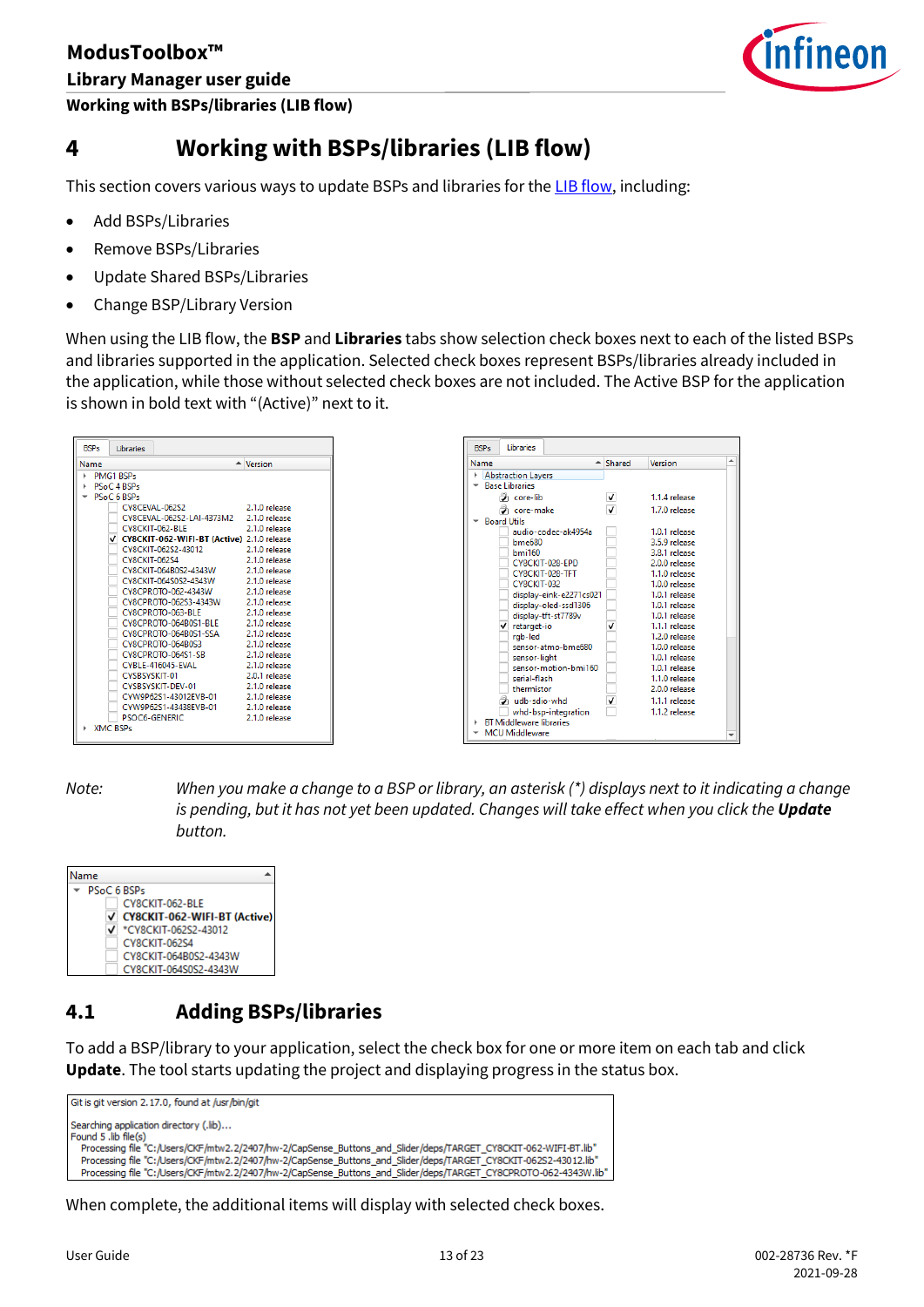

<span id="page-13-0"></span>**4.2 Remove BSPs/libraries**

To remove a BSP/library from your application, deselect the check box for one or more item on each tab, and click **Update**.

*Note: Use caution when removing all Cypress BSPs from your application. BSPs are responsible for ensuring key libraries are present, including "psoc6make" for PSoC 6 projects and "baselib" for Bluetooth projects. Before you remove all Cypress BSPs, make sure a custom BSP is present in your application; otherwise, the Library Manager tool may not function correctly. For information on creating and customizing BSPs, refer to the [ModusToolbox™](https://www.cypress.com/ModusToolboxUserGuide) user guide.*

Click **Update** and the tool starts updating the project and displaying progress in the status box.

When complete, the removed items will display in the Library Manager without selected check boxes. On disk, the libraries are removed by creating a special .lib file with a commit set to a sentinel value that indicates the library is removed.

### <span id="page-13-1"></span>**4.3 Update shared BSPs/libraries**

For certain applications, BSPs and Libraries are shared. In these cases, you may see additional tabs: **Shared BSPs** and **Shared Libraries**.

| <b>BSPs</b> | <b>Shared BSPs</b>                      | Libraries | <b>Shared Libraries</b> |      |                                             |  |
|-------------|-----------------------------------------|-----------|-------------------------|------|---------------------------------------------|--|
| Name        |                                         |           | $\triangleq$ Version    | Edit | Location                                    |  |
|             | <b>Bluetooth Libraries</b>              |           |                         |      |                                             |  |
|             | Bluetooth Low Energy 2.1.0 release<br>√ |           |                         |      | C:/Users/CKF/mtw2.1/955/bt2/wiced_btsdk/dev |  |
|             | Firmware Upgrade 2.1.0 release          |           |                         |      | C:/Users/CKF/mtw2.1/955/bt2/wiced_btsdk/dev |  |
|             |                                         |           |                         |      |                                             |  |
|             |                                         |           |                         |      |                                             |  |
|             |                                         |           |                         |      |                                             |  |
|             |                                         |           |                         |      |                                             |  |
|             |                                         |           |                         |      |                                             |  |

You cannot update items on these shared tabs directly. Instead, you must click the **Edit** icon . This opens another instance of the Library Manager where the BSP and Libraries are not shared. Edit the BSP/Library as described previously, and then close the second instance of the Library Manager.

*Note: Even though the BSP/Library was updated in the 2nd instance of the Library Manager, the changes will not be displayed in the shared tabs until you close and reopen the 1st instance.*

### <span id="page-13-2"></span>**4.4 Change BSP/library version**

This is the same process as updating versions for the **MTB** flow.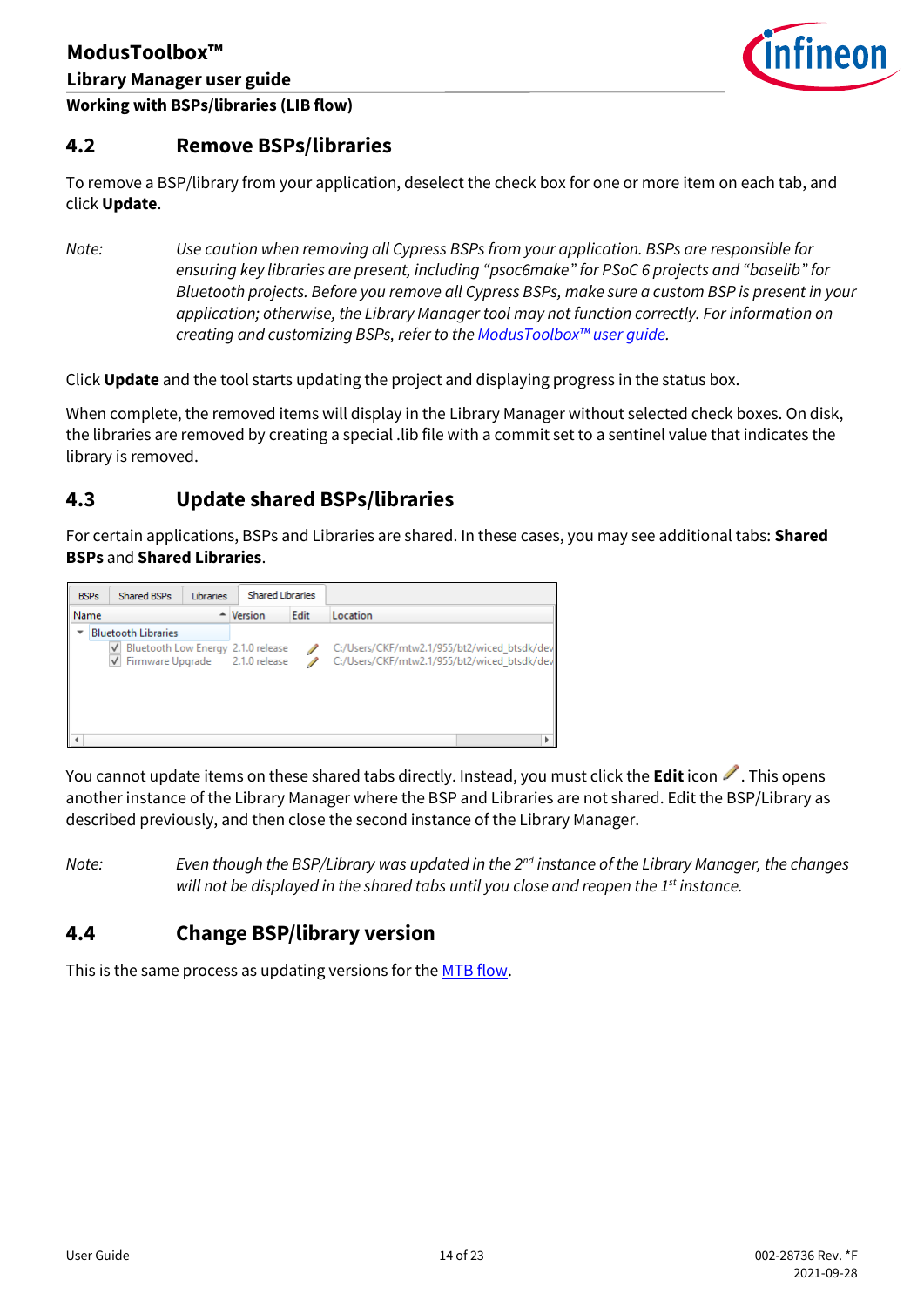

# <span id="page-14-0"></span>**5 GUI description**

### <span id="page-14-1"></span>**5.1 Menus**

The Library Manager has two menus, as follows:

- **Settings**
	- **Offline**: Check box to toggle between online and offline mode and read the local copy of the manifest file installed from the offline content bundle. Se[e offline mode](#page-7-0) for more details.
	- **Proxy Settings**: Opens a dialog to specify direct or manual proxy settings.

| Proxy server settings     |                                       |  |
|---------------------------|---------------------------------------|--|
| <b>O</b> Direct<br>Manual | http://hostname:port/<br>Cancel<br>ОК |  |

- **Help**
	- **View Help**: Opens this document.
	- **About**: Displays tool version information.

### <span id="page-14-2"></span>**5.2 Fields**

The Library Manager contains the following fields at the top of the GUI:

| Directory:        | C:/Users/CKF/mtw2.2/2584/hw/Hello_World |  | Browse |   |
|-------------------|-----------------------------------------|--|--------|---|
| Project:          | C:/Users/CKF/mtw2.2/2584/hw/Hello_World |  |        | ▼ |
|                   | Active BSP: CY8CKIT-062-WIFI-BT<br>▼    |  |        |   |
| Enter filter text |                                         |  |        |   |

- **Directory** Location of the application's top-level directory, which contains one or more ModusToolbox™ makefile projects. Use the **Browse…** button to select a different directory, if needed.
- **Project**  Location of the application's selected makefile. Use the pull-down menu to select another project, if applicable.
- **Active BSP**  The name of the currently active target BSP. Use the pull-down menu to choose any of the boards with a selected check box in the **BSPs** tab. You can have multiple sets of BSP code in a project; however, the make project is built only for the selected **Active BSP**.
- **Filter text**  Field used to show only the BSPs/libraries that match the text entered.
- **Show/Hide** Toggle to show only the BSPs/libraries with check boxes selected or show all BSPs/libraries. If there is filter text, then only BSPs/libraries with check boxes selected and BSPs/libraries with matching text will be shown instead of all.
- **Collapse All** Click to collapse all item trees.
- **Expand All** Click to expand all item trees.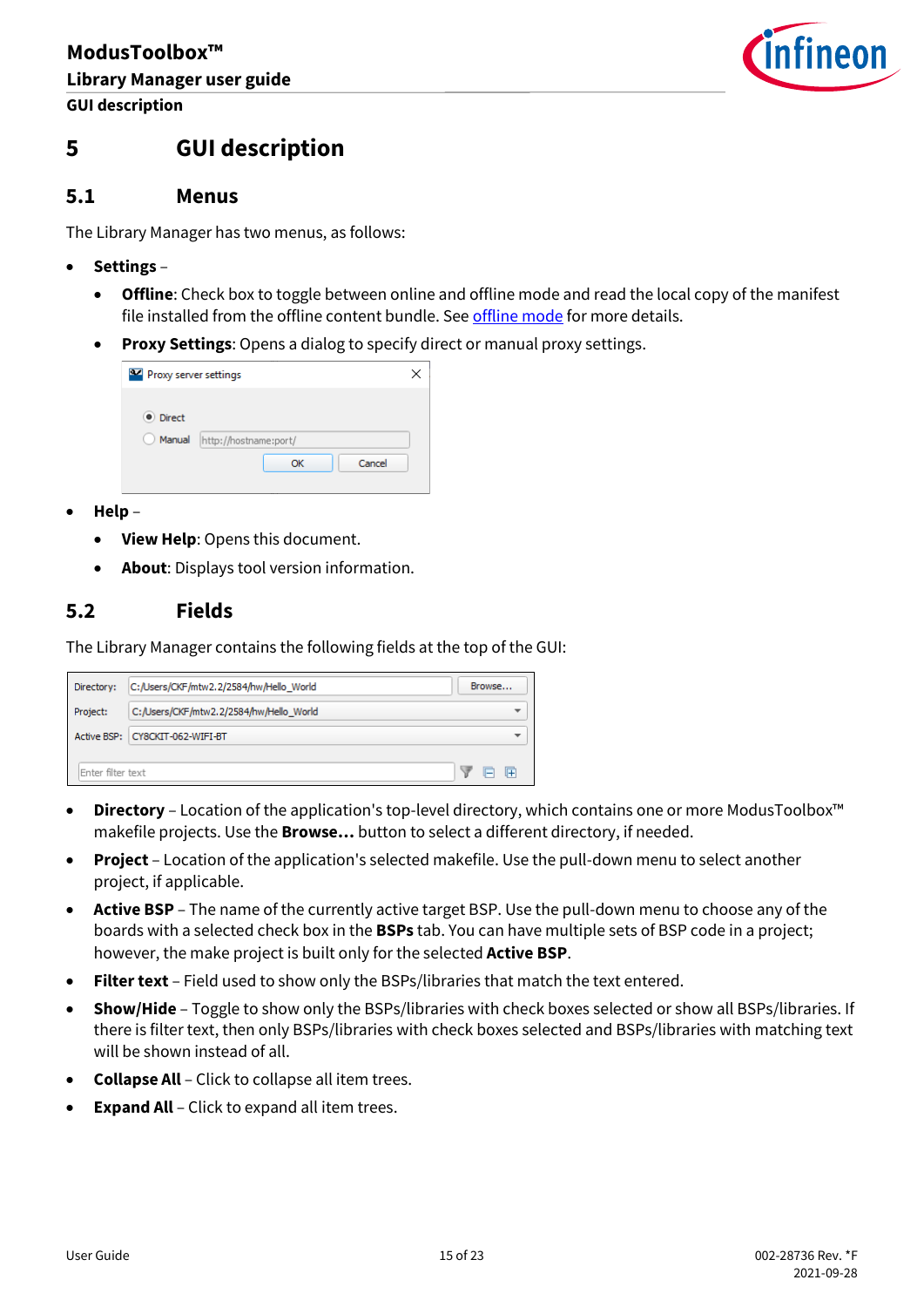

### <span id="page-15-0"></span>**5.3 Tabs**

The Library Manager may display one or more of the following tabs, depending several variables:

- **BSPs tab** Shows available BSPs and versions. This tab is hidden if there are no BSPs in the project and the project type is a library project or if the project uses shared BSPs.
- **Libraries tab** Shows libraries supported by the Active BSP. This tab is hidden if the project type is a library project and if the project contains zero local libraries.
- **Shared BSPs tab (LIB Flow)**  Shows a read-only view of BSPs that are available via the LIB flow shared library mechanism. This tab is hidden if the project is not using any shared BSPs or if the project type is a library project.
- **Shared Libraries tab (LIB Flow)**  Shows a read-only view of LIB flow code libraries that will be used by the project. This tab is hidden if the project is not using any shared libraries or if the project type is a library project.

### **5.3.1 Shared check box (MTB flow)**

This column contains a check box that indicates if the associated BSP/Library is shared or not.

### <span id="page-15-2"></span>**5.3.2 BSP and library versions**

The Library Manager contains a **Version** column for each BSP and library shown in the tool. You can select "Latest X.Y release" or "X.Y.Z release." These represent tags for versions of BSPs/libraries in Cypress GitHub repos:

- The "latest-vX.Y" tag is updated whenever you run make getlibs (such as by clicking the **Update** button) to point to a newer, backward-compatible version of the library when Cypress releases it.
- The "release-vX.Y.Z" tag always points to a specific, official release, and it does not change.

When you create a new application from a Cypress code example, the application converts BSPs and libraries to use the "X.Y.Z release" version, by default. This ensures that they will not be updated automatically, unless you change the version to "Latest X.Y release."

When you open the Library Manager for that application and make any kind of change, the change summary displays in the console. If a "latest-vX.Y" tag has a newer version, the console displays a warning about the "latest-vX.Y" tag. It includes a hyperlink to open a dialog that explains how the "latest-vX.Y" tag auto-update works.

If you click **Update**, all items with the "latest-vX.Y" tag will be moved to the newer version, even if you didn't make changes them.

### <span id="page-15-1"></span>**5.4 Buttons**

The Library Manager contains the following buttons to perform the described actions:

- **Update** Use this button to update your project with changes made in the Library Manager. This action runs the make getlibs command, and you can use it at any time even if you made no changes. You might do this for a project that has no libraries yet or to update the libraries specified as "Latest" to get any updates.
- **Close** Use this button to close the Library Manager.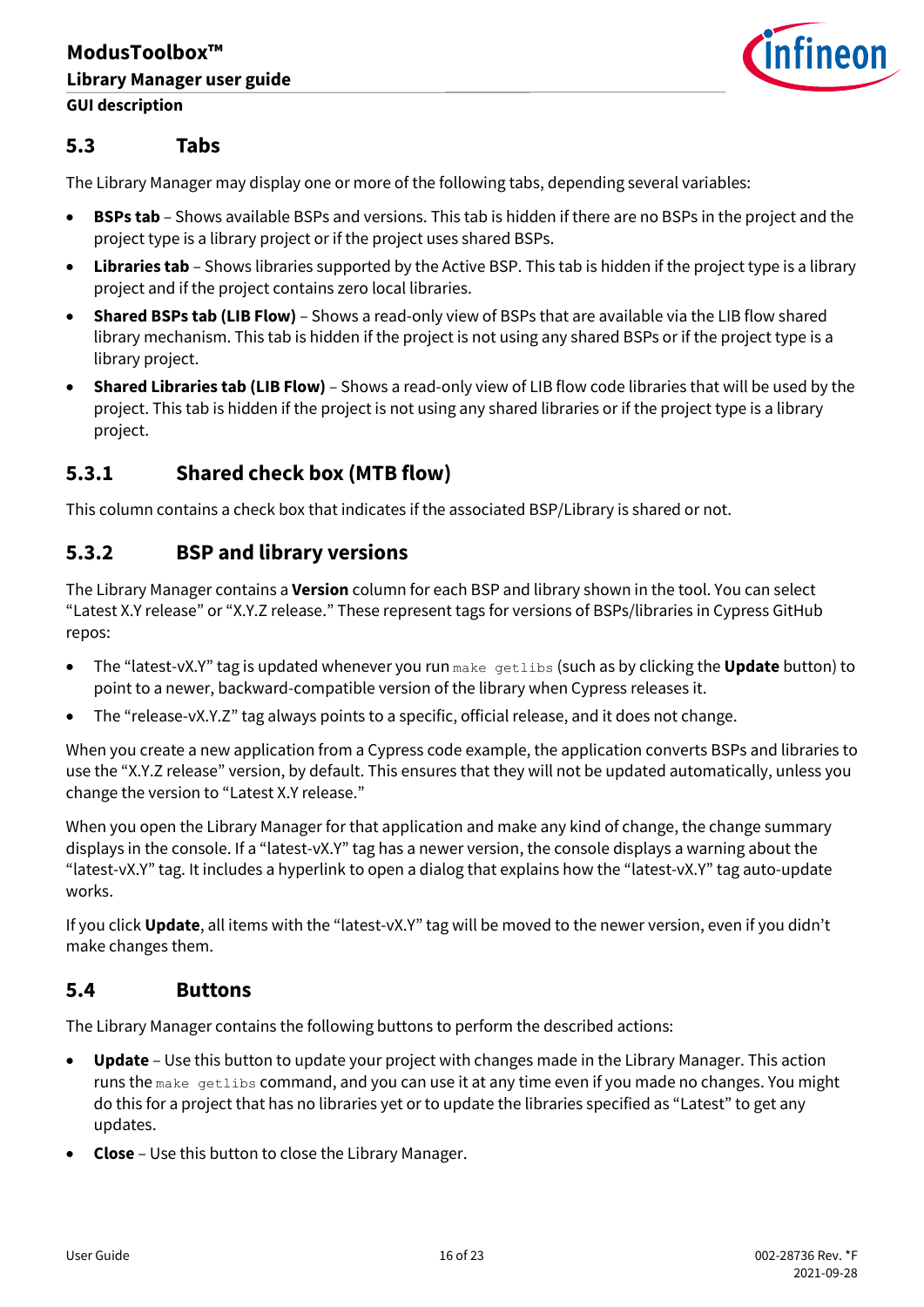### **ModusToolbox™ Library Manager user guide GUI description**



• **Retry** – This button displays if the message console indicates that the tool cannot access the manifest file. Use the **Retry** button after adjusting your internet and/or proxy settings to check if the tool can access the manifest file.

### <span id="page-16-0"></span>**5.5 Message console**

The area below the BSPs and Libraries displays various messages, such as when you select/deselect an item, click the **Update** or **Retry** button, or select Offline mode.

### <span id="page-16-1"></span>**5.6 Status indicator**

At the bottom of the tool, the status indicator displays as faded in offline mode and displays as normal in online mode. If you hover over the indicator, a tooltip displays.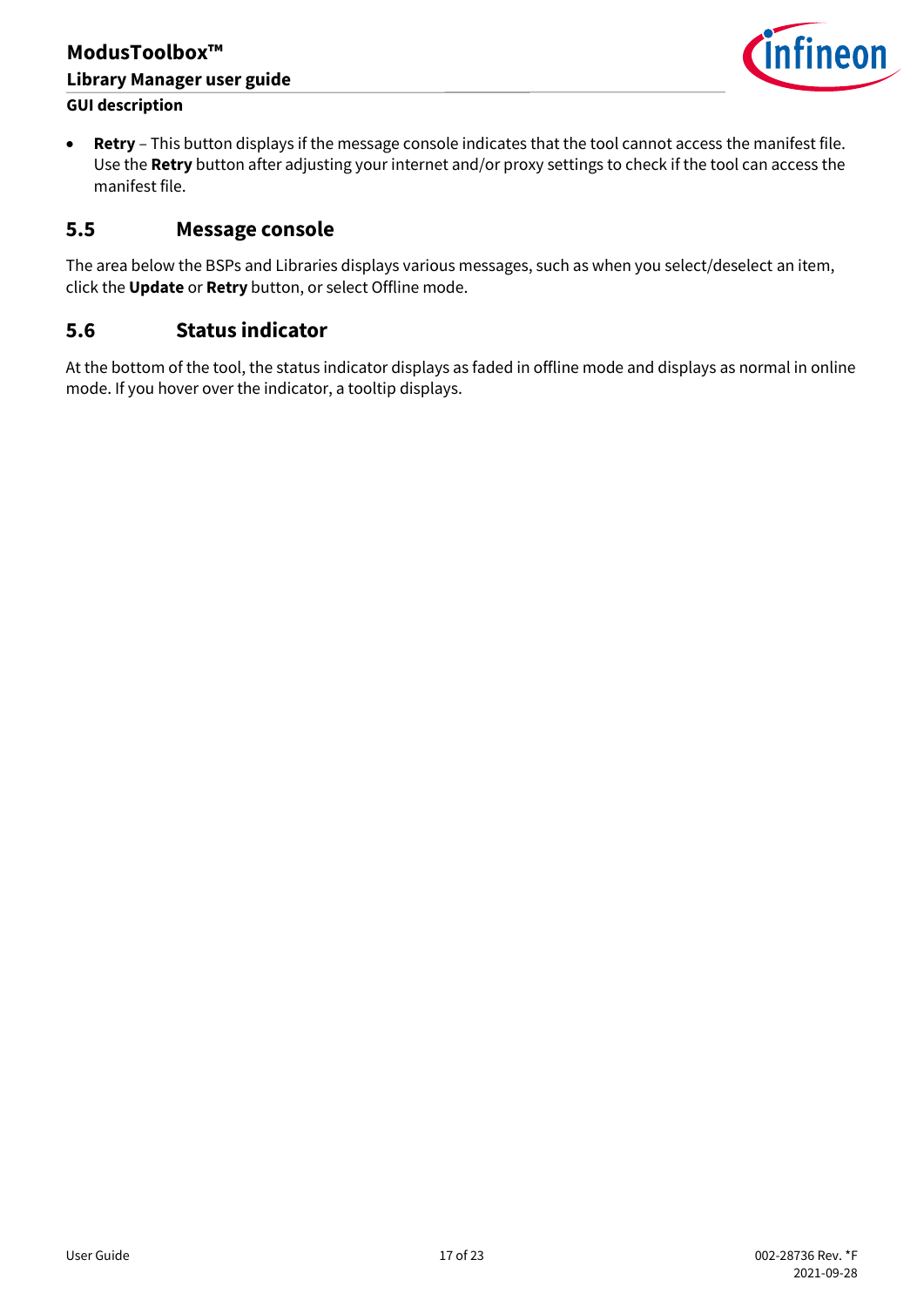

### <span id="page-17-0"></span>**6 Manual library management**

If a library is not in a manifest file, it will not appear in the Library Manager and will need to be managed manually. Regardless of the library management flow, this is a two-step process:

- Acquire the library
- Acquire the library's dependencies

These steps can be done several different ways depending on the construction of the library and the library management flow being used by the application. Note that for (custom) BSPs, the Project Creator tool simplifies this process greatly. You can still use the other methods on BSPs if you want to include a custom BSP into an existing application.

*Note: By manually managing libraries, all dependencies will be included directly in the application. Indirect dependencies only occur in the MTB flow when libraries and dependencies are included in manifest files as described in the [indirect dependency](#page-4-0) section.*

### <span id="page-17-1"></span>**6.1 Acquiring a library (MTB flow)**

| <b>Requirements</b>                            | <b>Method</b>                                                                                                                                                                                                                    |
|------------------------------------------------|----------------------------------------------------------------------------------------------------------------------------------------------------------------------------------------------------------------------------------|
|                                                | Create a .mtb file for the library in the application's <i>deps</i> subdirectory.                                                                                                                                                |
| Library is hosted in a Git repo                | Run make getlibs from the application's root directory.                                                                                                                                                                          |
|                                                | The library can be local or shared based on the .mtb file contents.                                                                                                                                                              |
| Any library<br>Library is local to app         | Use copy, git clone, or use some other revision control system to pull the library<br>into the application. It can be located anywhere except the application's libs<br>subdirectory.                                            |
| Any library<br>Library is in a shared location | Use copy, git clone, or use some other revision control system to pull the library<br>into a shared location.<br>Edit the SEARCH variable in the application's Makefile to point to the library.                                 |
| <b>Custom BSP</b>                              | Use copy, git clone, or use some other revision control system to get the BSP<br>somewhere on disk if it isn't already. The location is not important. It will be<br>copied into the application folder during project creation. |
|                                                | Use the Project Creator Import function to select the BSP. The custom BSP will be<br>copied into the application. See the <b>Project Creator user guide</b> for details.                                                         |

There are three basic ways to get a library that isn't in a manifest file using the MTB flow:

Once you have a library, the next step is to get its dependencies. The methods used depend on whether you are using the MTB flow or the LIB flow.

### <span id="page-17-2"></span>**6.2 Acquiring dependencies (MTB flow)**

There are several ways to acquire dependencies:

| <b>Requirements</b>                                  | Method                                                                    |
|------------------------------------------------------|---------------------------------------------------------------------------|
| Library contains .mtbx files for its<br>dependencies | Run make import deps followed by make getlibs from the application's root |
| Dependencies can be local or<br>shared               | directory (see import_deps for details).                                  |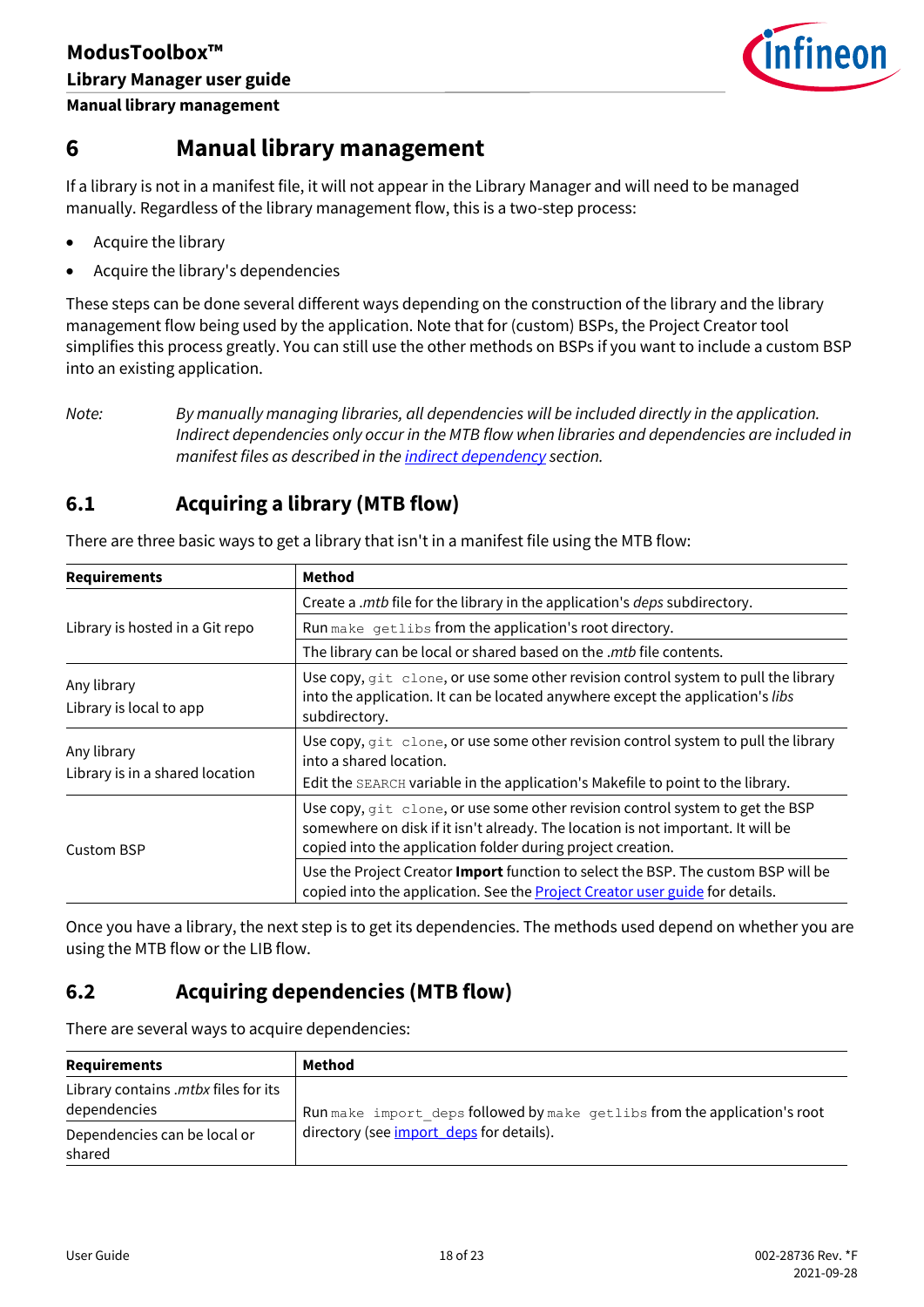# **ModusToolbox™**

### **Library Manager user guide**

### **Manual library management**



| <b>Requirements</b>                                                                       | Method                                                                                                                                                                                              |
|-------------------------------------------------------------------------------------------|-----------------------------------------------------------------------------------------------------------------------------------------------------------------------------------------------------|
| Library does not contain mtbx<br>files but does contain lib files for<br>its dependencies | Run make lib2mtbx, then make import deps and finally make getlibs from<br>the application's root directory (see lib2mtbx and import_deps for details).                                              |
| Dependencies will be local                                                                |                                                                                                                                                                                                     |
| Dependencies are in a manifest                                                            | Use the Library Manager.                                                                                                                                                                            |
|                                                                                           | Create a .mtb file for each dependency in the application's deps subdirectory.                                                                                                                      |
| Dependencies are hosted in git                                                            | Run make getlibs from the application's root directory.                                                                                                                                             |
| repos                                                                                     | The dependencies can be local or shared based on the .mtb file contents.                                                                                                                            |
| Any Dependency                                                                            | Use copy, git clone, or use some other revision control system to pull the library                                                                                                                  |
| Dependency is local to app                                                                | into the application. It can be located anywhere except the application's libs<br>subdirectory.                                                                                                     |
| Any dependency<br>Dependency is in a shared<br>location                                   | Use copy, $q$ it clone, or use some other revision control system to pull the library<br>into a shared location.<br>Edit the SEARCH variable in the application's Makefile to point to the library. |
| <b>Custom BSP</b>                                                                         | Dependencies are pulled automatically by Project Creator.                                                                                                                                           |

### <span id="page-18-1"></span>**6.2.1 import\_deps**

The make import deps target is intended specifically to acquire dependencies in MTB flow applications for libraries that don't have their dependencies specified manifest files. To use it, you need a .*mtbx* file in the library for each dependency. The format of .*mtbx* files is identical to .*mtb* files. When you run make import deps, it will copy the *.mtbx* files from the library into the application's deps folder while also changing the extension to .*mtb*. This results in the dependencies being direct to the application which are then pulled in when make getlibs is run. The libraries can either be local or shared depending on the contents of the .*mtbx* files. Usage:

make import deps IMPORT PATH=<path to library>

### <span id="page-18-2"></span>**6.2.2 lib2mtbx**

The make lib2mtbx target is mainly intended for libraries (or BSPs) that were created for ModusToolbox™ 2.0 or 2.1 that do not contain *.mtbx* files but do contain lib files for their dependencies. When you run make lib2mtbx, it will create .*mtbx* files in the library based on the .*lib* files in the library. The .*mtbx* files will be created to place the dependencies local to the application unless the optional argument "shared" is specified.

You can save the .*mtbx* files to the library's source control so that you don't need to do this step the next time the library is included into an application. Usage:

make lib2mtbx CONVERSION PATH=<path to library> [CONVERSION TYPE="shared"]

## <span id="page-18-0"></span>**6.3 Acquiring a library (LIB flow)**

| <b>Requirements</b>             | Method                                                                                                                                                                                |
|---------------------------------|---------------------------------------------------------------------------------------------------------------------------------------------------------------------------------------|
|                                 | Create a <i>.lib</i> file for the library in the application's <i>deps</i> subdirectory.                                                                                              |
| Library is hosted in a git repo | Run make getlibs from the application's root directory.                                                                                                                               |
| Any library                     | Use copy, git clone, or use some other revision control system to pull the library<br>into the application. It can be located anywhere except the application's libs<br>subdirectory. |

There are two basic ways to get a library that isn't in a manifest file using the LIB flow.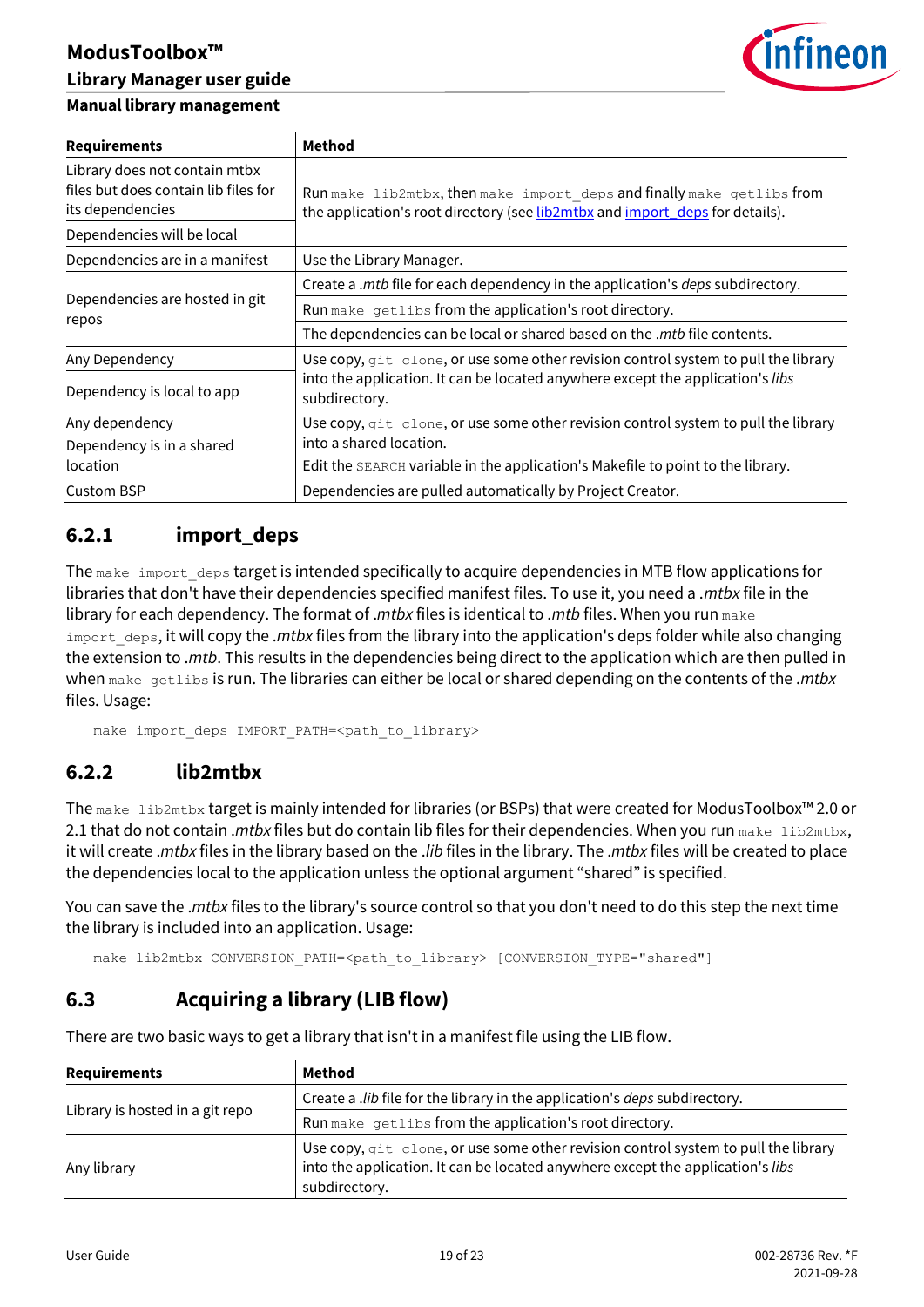

### **Manual library management**

| Requirements | Method                                                                                                                                                                                                                           |
|--------------|----------------------------------------------------------------------------------------------------------------------------------------------------------------------------------------------------------------------------------|
| Custom BSP   | Use copy, git clone, or use some other revision control system to get the BSP<br>somewhere on disk if it isn't already. The location is not important. It will be<br>copied into the application folder during project creation. |
|              | Use the Project Creator <b>Import</b> function to select the BSP. The custom BSP will be<br>copied into the application. See the <b>Project Creator user guide</b> for details.                                                  |

# <span id="page-19-0"></span>**6.4 Acquiring dependencies (LIB flow)**

Again, there are several ways to acquire dependencies depending on the library's structure:

| <b>Requirements</b>                                 | Method                                                                                                                                                            |
|-----------------------------------------------------|-------------------------------------------------------------------------------------------------------------------------------------------------------------------|
| Library contains .lib files for its<br>dependencies | Run make getlibs (this step is already done if you used make getlibs to<br>acquire the library).                                                                  |
| Dependencies are listed in a<br>manifest            | Use the Library Manager.                                                                                                                                          |
| Dependencies are hosted in a git                    | Create a .lib file for each dependency in the application's <i>deps</i> subdirectory.                                                                             |
| repo                                                | Run make getlibs from the application's root directory.                                                                                                           |
| Any dependency                                      | Use copy, git clone, or use some other revision control system to pull the library<br>into the application. It can be located anywhere except the libs directory. |
| <b>Custom BSP</b>                                   | Dependencies are pulled automatically by Project Creator.                                                                                                         |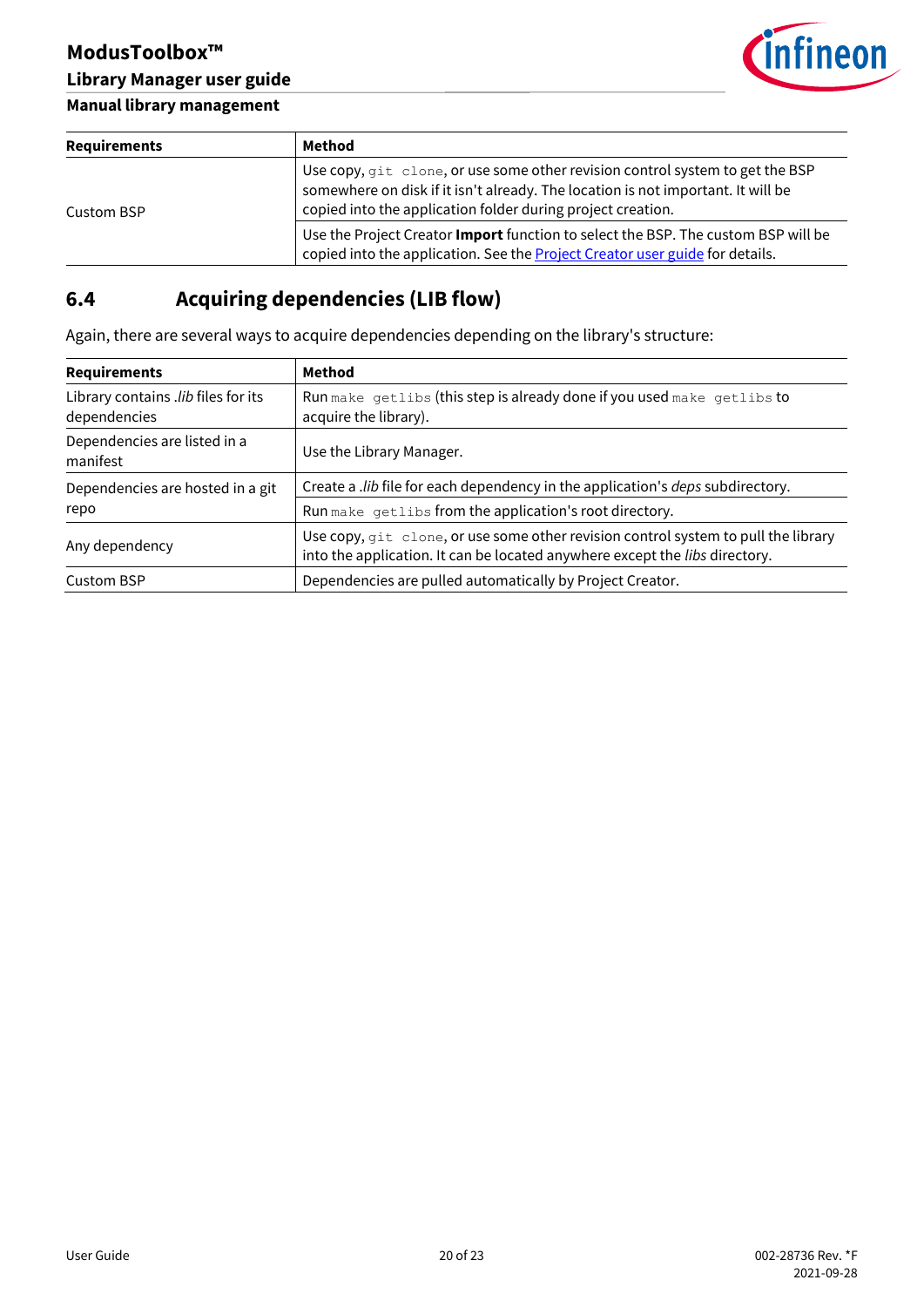

**Tool change description**

# <span id="page-20-0"></span>**7 Tool change description**

| <b>Version</b> | <b>Change descriptions</b>                                                                              |
|----------------|---------------------------------------------------------------------------------------------------------|
| $1.0\,$        | New tool.                                                                                               |
| 1.1            | Added Settings and Help menus.                                                                          |
|                | Moved link about version changes to the message console, when it is applicable.                         |
|                | Added icon to indicate online/offline status.                                                           |
|                | Removed Summary dialog; summary is shown in the console.                                                |
| 1.2.0          | Added Retry button.                                                                                     |
|                | Changed Apply button to Update.                                                                         |
|                | Added Close button.                                                                                     |
|                | Tool can be launched from the Windows Start menu.                                                       |
|                | Updated versioning to support patch releases.                                                           |
|                | Updated for the MTB flow.                                                                               |
|                | Added toolbar commands to show/hide items, as well as collapse and expand the trees.                    |
| 1.30           | Added indications for newer versions of BSPs and libraries.                                             |
|                | For BSPs and libraries that are not selected, the displayed version was changed from Latest #.X release |
|                | to the actual most recent X.Y.Z release.                                                                |
| 1.40           | Updated the handling on .mtbx files.                                                                    |

This section lists and describes the changes for each version of this tool.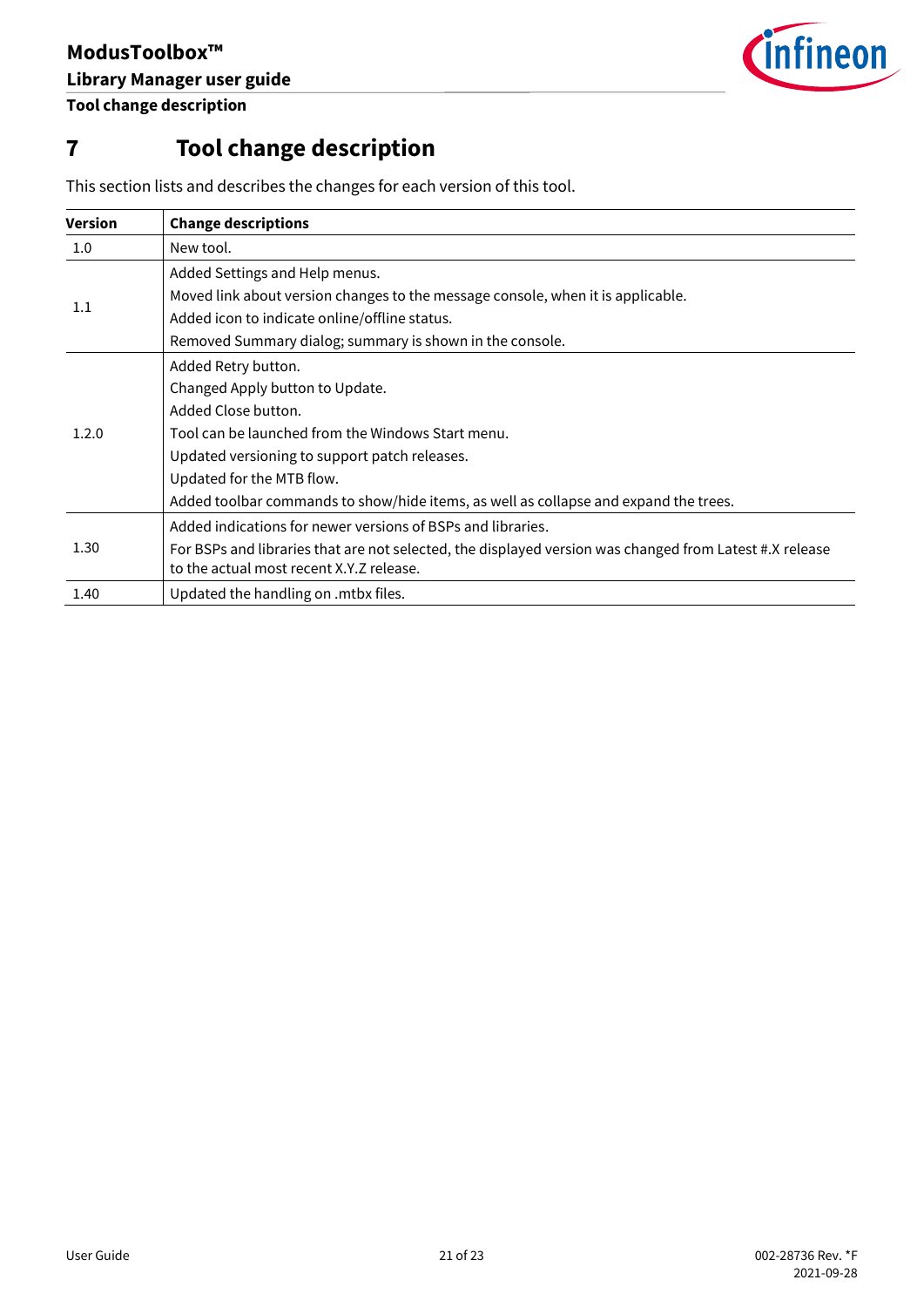

# **Revision history**

| <b>Revision</b>    | Date     | <b>Description</b>                                                                     |
|--------------------|----------|----------------------------------------------------------------------------------------|
| $***$              | 10/16/19 | New document.                                                                          |
| $*_{A}$            | 10/17/19 | Added a warning about removing all Cypress BSPs/libraries when there is no custom BSP. |
| $^\star\textsf{B}$ | 03/26/20 | Updated to version 1.1.                                                                |
| $^{\star}$ C       | 09/01/20 | Updated to version 1.2.0.                                                              |
| $\star$ D          | 10/07/20 | Added details for BTSDK 2.8.                                                           |
| $E^*$              | 03/25/21 | Updated to version 1.30.                                                               |
| $\star$ F          | 09/28/21 | Updated to version 1.40.                                                               |